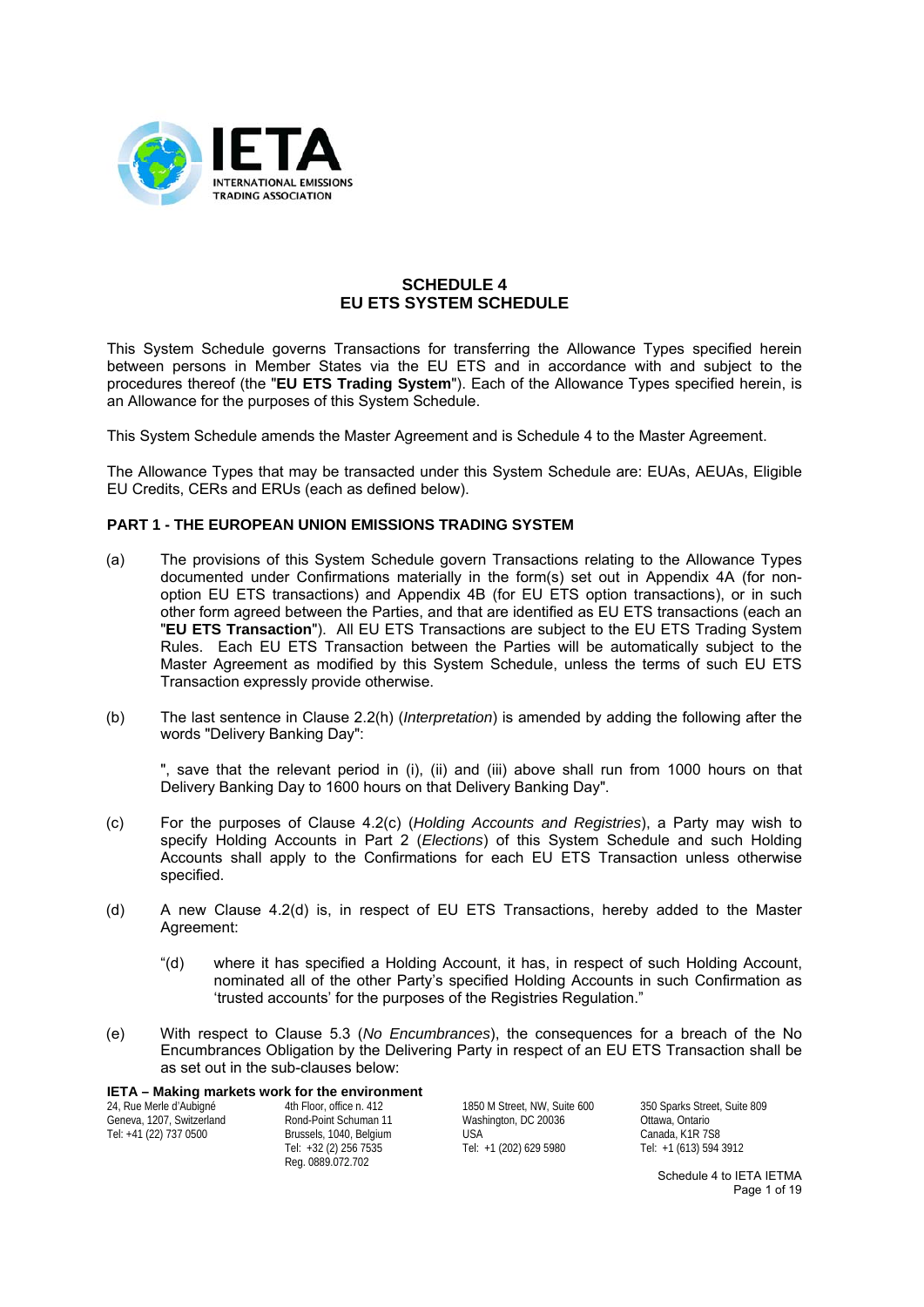5.3.1 This Agreement and all other Transactions agreed by the Parties under this Agreement shall continue unaffected; and

5.3.2 Without prejudice to any defences available to the Delivering Party (including, but not limited to, any defences of statutes of limitation or similar), following written notice of that breach from the Receiving Party to the Delivering Party (irrespective of how long after the relevant Delivery Date such notice is provided) and subject to Clause 5.3.4 below, the Receiving Party:

- (a) shall determine the Termination Currency Equivalent of the Encumbrance Loss arising from that breach (the "**Encumbrance Loss Amount**") either on the date such notice is deemed to be received or as soon as reasonably practicable thereafter; and
- (b) shall notify the Delivering Party of such Encumbrance Loss Amount due, including detailed support for its calculation.

The Receiving Party is not required to enter into replacement Transactions in order to determine such Encumbrance Loss Amount.

5.3.3 By no later than the third  $(3^{rd})$  Banking Day after the later of (i) receipt of a valid invoice in connection with such Encumbrance Loss Amount and (ii) receipt of the abovementioned notice of such Encumbrance Loss Amount, the Delivering Party shall pay the Encumbrance Loss Amount to the Receiving Party, which amount shall bear interest in accordance with Clause 9.5 (*Interest*). Upon payment of the Encumbrance Loss Amount by the Delivering Party, the Parties shall have no further obligations in respect of that Transaction and that breach. The Receiving Party acknowledges that its exclusive remedies in respect of such breach are those set out in this Clause 5.3.

5.3.4 Where a breach of the No Encumbrances Obligation is caused by the Transfer of an Affected Allowance, the Delivering Party shall be liable for the Encumbrance Loss Amount if, at the date it first acquired, received or purchased such Affected Allowance it was not acting in good faith; otherwise, the Delivering Party shall only be liable for the Encumbrances Loss Amount if, and without prejudice to any other defences available to the Delivering Party (including, but not limited to, any defences of statutes of limitation or similar):

- (a) the Receiving Party, whether or not the holder of such Affected Allowance, who is subiect to a claim of the Original Affected Party, has, in order to resist or avoid any Encumbrance Loss Amount from arising, used its best endeavours to defend such a claim in respect of that Affected Allowance (including, if available, by relying on Article 37 of the Registries Regulation or any equivalent legal principle under its applicable national law) and was unsuccessful (other than for reasons of its own lack of good faith); or
- (b) the Receiving Party, whether or not the holder of such Affected Allowance, who acted in good faith in respect of its purchase of such Affected Allowance and who is subject to a claim of a third party (other than the Original Affected Party) in respect of that Affected Allowance, has used all reasonable endeavours to mitigate the Encumbrance Loss Amount.
- (f) Clause 9.4(a) (*Disputed Payments*) of the Master Agreement is, in respect of EU ETS Transactions, replaced with the following:

"If a Party disputes in good faith any sum, either shown in the Statement, or payable in respect of an EEP Amount under Clause 12.1.2.2 (*Failure to Transfer*), or of which it is notified in accordance with Clause 9.9 (*No Accurate Information Available*), as being payable by that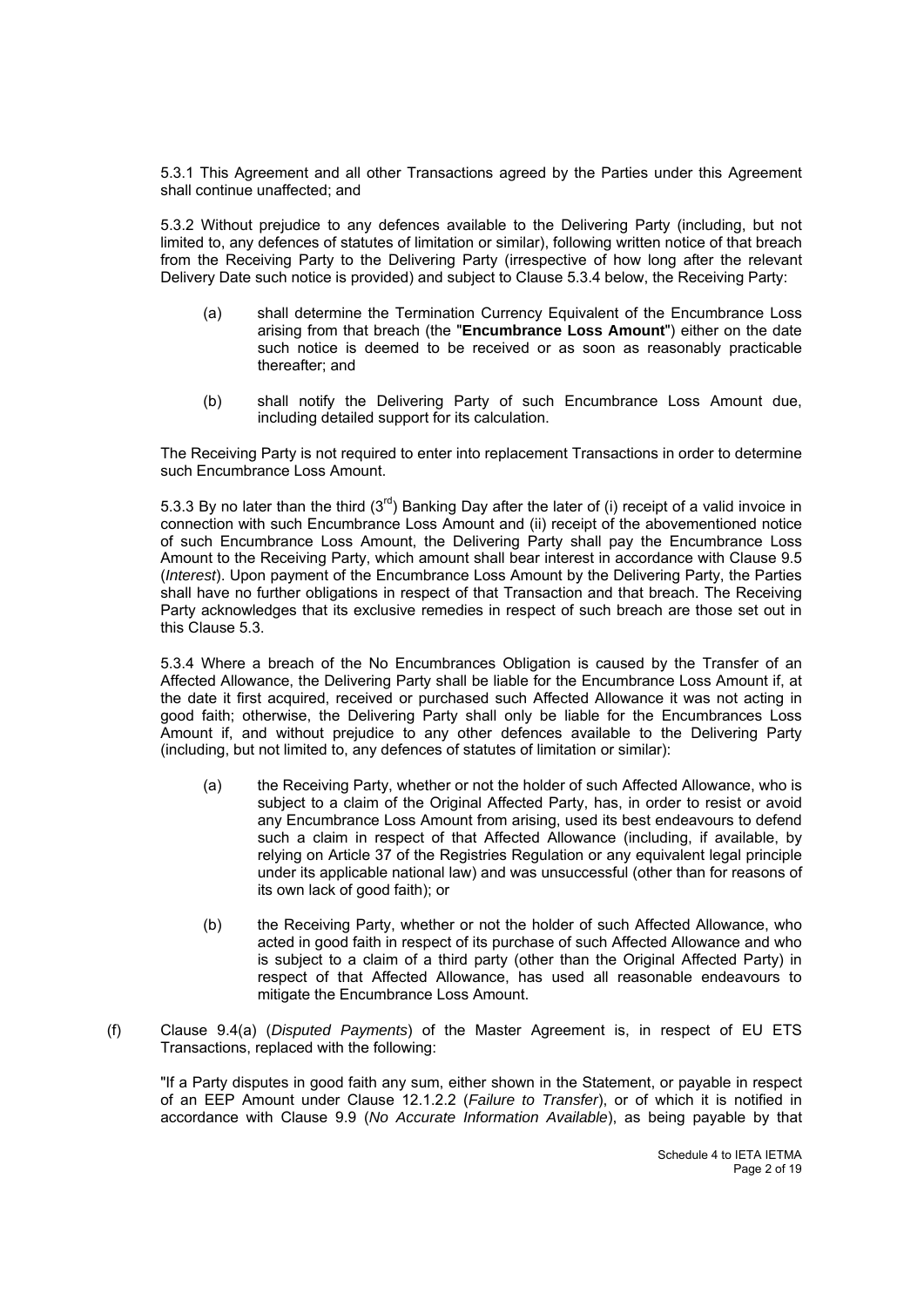Party, it shall give notice to the other Party of the amount in dispute and the reasons for the dispute and shall pay:

- (i) if this Clause 9.4(a)(i) is specified as applying in Schedule 2 (*Elections*), the full amount invoiced by no later than the Payment Due Date; or
- (ii) if this Clause 9.4(a)(ii) is specified as applying in Schedule 2 (*Elections*), the undisputed amount invoiced by no later than the Payment Due Date."
- (g) The entire Clause 12 (*Transfer or Acceptance Failure*) of the Master Agreement is, in respect of EU ETS Transactions, hereby replaced with the following:

### **"12 Transfer or Acceptance Failure**

#### **12.1 Failure to Transfer**

12.1.1 **Where in accordance with Part 2 (***Elections***) of Schedule 4 Excess Emissions Penalty does not apply**.

Except to the extent:

- (a) caused by the Receiving Party's non-performance under this Agreement; or
- (b) that the Delivering Party is relieved from complying with a relevant obligation under Clause 13.1 (*Force Majeure*);
- (c) that the Delivering Party is relieved from complying with a relevant obligation under Clause 13.4 (*Suspension Event*); or
- (d) that the Delivering Party is relieved from complying with a relevant obligation under Clause 14.7 (*Illegality*),

if the Delivering Party fails to make a Transfer of a PTA Quantity (whether in whole or in part) to the relevant Receiving Party's Holding Account on or before a Delivery Date for any reason or makes a Transfer Request in respect of a Holding Account other than the relevant Receiving Party's Holding Account (in either case in breach of Clauses 5 (*Allowance Transfers*) or 6 (*Effecting Transfers*) or both of them), then the Receiving Party may, by notice to the Delivering Party, require the Delivering Party to remedy such failure and:

- (x) if such failure is remedied by the Delivering Party on or before the Final Delivery Date, then (i) the Receiving Party shall pay to the Delivering Party the Contract Amount and (ii) the Delivering Party shall pay to the Receiving Party interest on an amount equal to the Allowance Price multiplied by the number of Period Traded Allowances not Transferred to such Receiving Party's Holding Account by the Delivery Date for the period from (and including) the Delivery Date to (but excluding) the actual date of Transfer to the Receiving Party at the rate specified in Clause 9.5(a) (*Interest*); but
- (y) if such failure is not remedied by the Delivering Party on or before the Final Delivery Date, the Receiving Party may, by written notice to the Delivering Party, terminate that EU ETS Transaction. In such a case, the Delivering Party shall pay to the Receiving Party the Receiving Party's Replacement Cost on or before the third (3<sup>rd</sup>) Banking Day following receipt of such written notice of termination from the Receiving Party,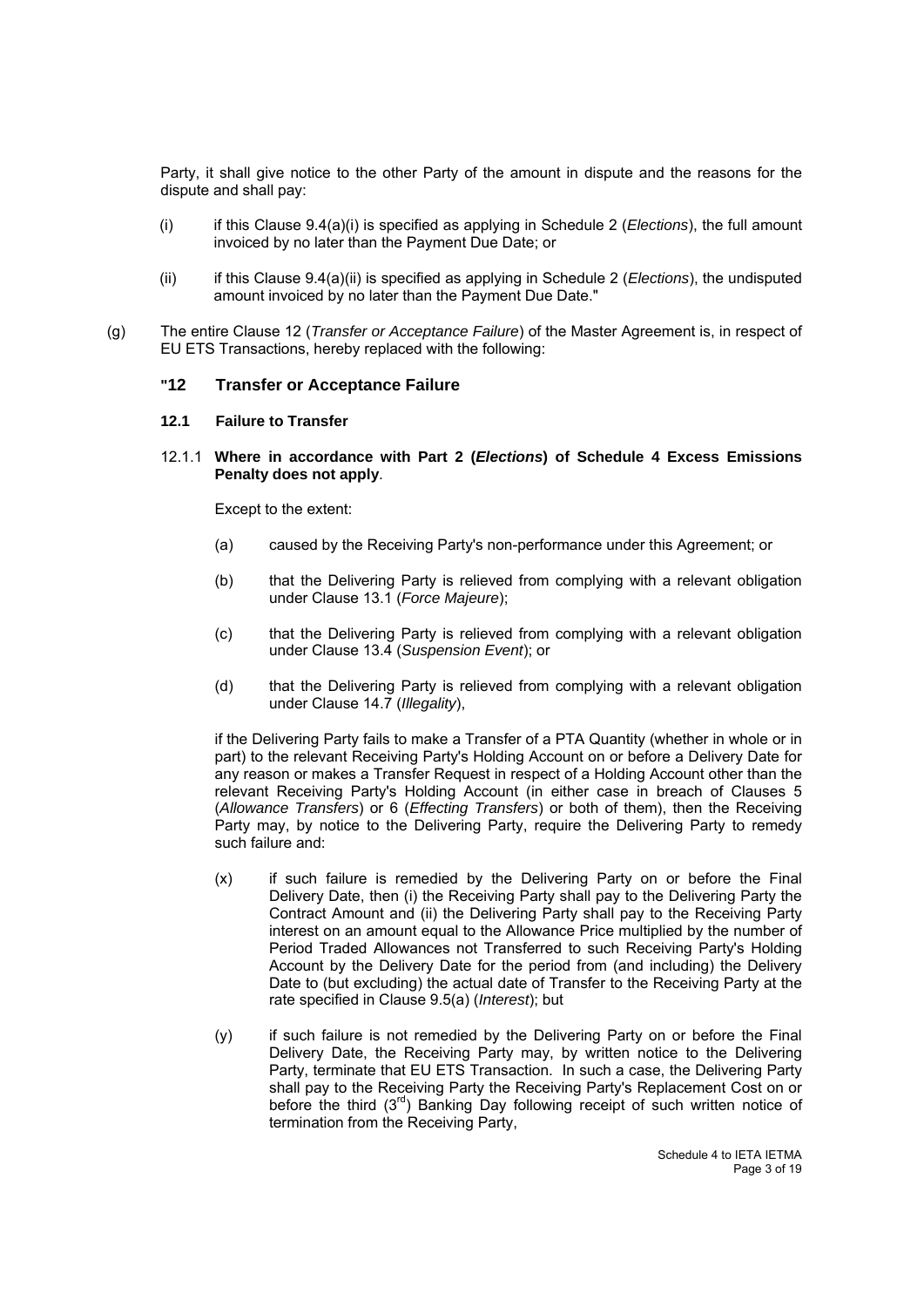in either case adjusted to take into account any amount previously paid by the Receiving Party to the Delivering Party in respect of that EU ETS Transaction.

#### 12.1.2 **Where in accordance with Part 2 (***Elections***) of Schedule 4 Excess Emissions Penalty does apply**.

- 12.1.2.1 Except to the extent:
	- (a) caused by the Receiving Party's non-performance under this Agreement; or
	- (b) that the Delivering Party is relieved from complying with a relevant obligation under Clause 13.1 (*Force Majeure*);
	- (c) that the Delivering Party is relieved from complying with a relevant obligation under Clause 13.4 (*Suspension Event*); or
	- (d) that the Delivering Party is relieved from complying with a relevant obligation under Clause 14.6 (*Illegality*),

if the Delivering Party fails to make a Transfer of a PTA Quantity (whether in whole or in part) to the relevant Receiving Party's Holding Account on or before a Delivery Date for any reason or makes a Transfer Request in respect of a Holding Account other than the relevant Receiving Party's Holding Account (in either case in breach of Clause 5 (*Allowance Transfers*) or 6 (*Effecting Transfers*) or both of them), then the Receiving Party may, by notice to the Delivering Party, require the Delivering Party to remedy such failure and:

- (x) if such failure is remedied on or before the Final Delivery Date, then (i) the Receiving Party shall pay to the Delivering Party the Contract Amount and (ii) the Delivering Party shall pay to the Receiving Party interest on an amount equal to the Allowance Price multiplied by the number of Period Traded Allowances not Transferred to such Receiving Party's Holding Account by the Delivery Date for the period from (and including) the Delivery Date to (but excluding) the actual date of Transfer to the Receiving Party at the rate specified in Clause 9.5(a) (*Interest*); but
- (y) if such failure is not remedied by the Delivering Party on or before the Final Delivery Date, the Receiving Party may, by written notice to the Delivering Party, terminate that EU ETS Transaction. In such a case, the Delivering Party shall pay to the Receiving Party the Receiving Party's Replacement Cost on or before the third  $(3<sup>rd</sup>)$  Banking Day following the day on which the Receiving Party is able to effect a Buy-In (which may be a Buy-In, on any such date, of less than the entire number of Undelivered Allowances) if and to the extent that paragraph (A)(i) or A(ii)(1) of the Receiving Party's Replacement Cost applies, or on the third  $(3<sup>rd</sup>)$  Banking Day following the day on which the Receiving Party is or would be able to effect a purchase of Allowances in accordance with paragraph A(ii)(2) of Receiving Party's Replacement Cost, if and to the extent that paragraph applies, in either case adjusted to take into account any amount previously paid by the Receiving Party to the Delivering Party in respect of that EU ETS Transaction.
- 12.1.2.2 Subject to Clause 12.1.2.3 (*Failure to Transfer*), if as a result of the Delivering Party's failure to make a Transfer (in whole or in part) the Receiving Party becomes liable to pay any EEP Amount, then the Receiving Party shall provide to the Delivering Party,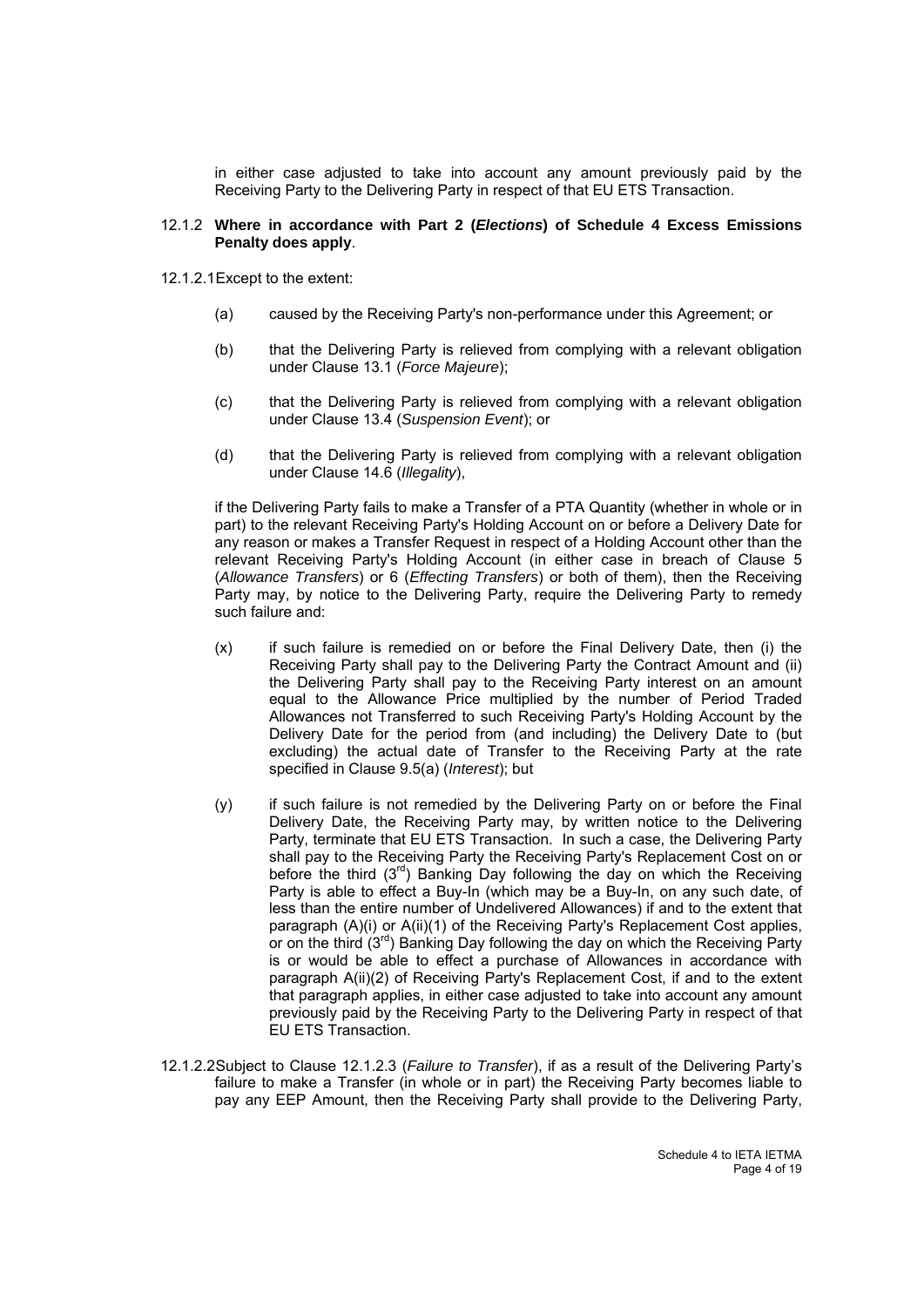upon its reasonable request, evidence to the reasonable satisfaction of the Delivering Party:

- (a) that the Receiving Party has incurred an EEP Amount consequent on the Delivering Party's failure to make a Transfer (in whole or in part);
- (b) the extent to which the requirement for the Receiving Party to pay any EEP Amount results from the Delivering Party's failure to make such Transfer; and
- (c) that the Receiving Party could not have used Allowances to which it had legal and beneficial interest in any Holding Account(s) in any Registry in order to avoid or reduce its liability to pay any EEP Amount which it claims from the Delivering Party as part of the Receiving Party's Replacement Cost.
- 12.1.2.3 The Delivering Party's obligation to pay any EEP Amount under this Clause 12.1.2 (*Failure to Transfer*) is subject always to the Receiving Party's overriding obligation to use its reasonable endeavours to avoid becoming liable for such EEP Amount or, when liable, to mitigate the payment obligation in relation to such EEP Amount and to allocate any such EEP Amount pro rata between all counterparties of the Receiving Party that have failed to make any Transfer; provided, however, that where the Receiving Party confirms that it has been unable to avoid becoming liable for any EEP Amount, it shall be for the Delivering Party to show that this liability has arisen as a result of the Receiving Party failing to use its reasonable endeavours to do so.
- 12.1.2.4 The Delivering Party shall pay such determined EEP Amount to the Receiving Party within two (2) Banking Days against the Receiving Party's VAT invoice in respect thereof.

#### **12.2 Failure to Accept**

Except to the extent:

- (a) caused by the Delivering Party's non-performance under this Agreement; or
- (b) that the Receiving Party is relieved from complying with a relevant obligation under Clause 13.1 (*Force Majeure*);
- (c) that the Delivering Party is relieved from complying with a relevant obligation under Clause 13.4 (*Suspension Event*); or
- (d) that the Receiving Party is relieved from complying with a relevant obligation under Clause 14.7 (*Illegality*),

if the Receiving Party fails to accept a Transfer of a PTA Quantity (whether tendered in whole or in part) to the relevant Receiving Party's Holding Account by the Delivery Date for any reason or specifies an incorrect Holding Account other than the relevant Receiving Party's Holding Account (in either case in breach of Clauses 5 (*Allowance Transfers*) or 6 (*Effecting Transfers*) or both of them), then the Delivering Party may, by notice to the Receiving Party, require the Receiving Party to remedy such failure and:

(x) if such failure is remedied by the Receiving Party on or before the Final Delivery Date, the Receiving Party shall pay to the Delivering Party interest on an amount equal to the Allowance Price multiplied by the number of Period Traded Allowances not Transferred to such Receiving Party's Holding Account by the Delivery Date for the period from (and including) the Delivery Date to (but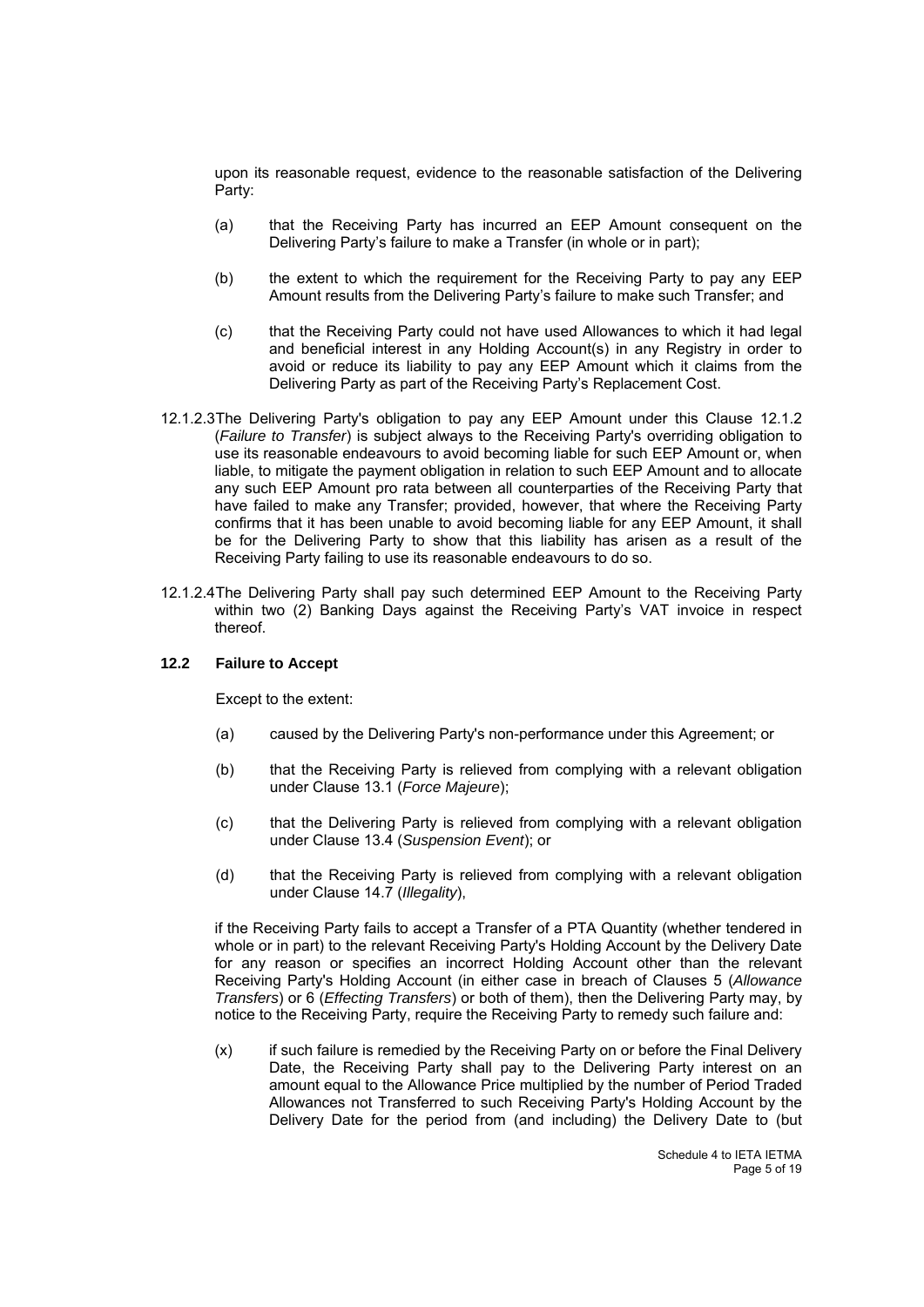excluding) the actual date of Transfer to the Receiving Party at the rate specified in Clause 9.5(a) (*Interest*); but

(y) if such failure is not remedied by the Receiving Party on or before the Final Delivery Date, the Delivering Party may, by written notice to the Receiving Party, terminate that EU ETS Transaction. In such a case, the Receiving Party shall pay to the Delivering Party the Delivering Party's Replacement Cost on or before the third (3<sup>rd</sup>) Banking Day following receipt of such written notice of termination from the Delivering Party,

in either case adjusted to take into account any amount previously paid by the Receiving Party to the Delivering Party in respect of that EU ETS Transaction."

- (h) Clause 13 of the Master Agreement is, in respect of EU ETS Transactions, hereby renamed "**Force Majeure and Suspension Event**", and reference to Clause 13 throughout the Master Agreement is to refer to the Clause so renamed.
- (i) The final paragraph of Clause 13.1 (*Force Majeure*) of the Master Agreement is, in respect of EU ETS Transactions, hereby replaced with the following:

"Where a Force Majeure (a) continues for a period of nine (9) Delivery Banking Days or (b) continues up until three (3) Delivery Banking Days prior to any Validity Period Reconciliation Deadline (if sooner), either Party may, by written notice to the other Party, terminate all (but not less than all) FM Affected Transactions."

(j) Clause 13.3 (*Force Majeure and Suspension Event*) of the Master Agreement is, in respect of EU ETS Transactions, hereby replaced with the following:

"Where an event or circumstance that would otherwise constitute or give rise to an Event of Default also constitutes a Force Majeure or Suspension Event, it is to be treated as a Force Majeure or Suspension Event and not as an Event of Default. Where an event or circumstance that would otherwise constitute a Force Majeure also constitutes a Suspension Event, it is to be treated as a Suspension Event and not as a Force Majeure."

(k) A new Clause 13.4 is, in respect of EU ETS Transactions, hereby added to the Master Agreement:

#### **"13.4 Suspension Event.**

- (a) Upon the occurrence of a Suspension Event, the Party affected by the Suspension Event shall, as soon as practicable by written notice, notify the other Party of the commencement of the Suspension Event. To the extent available to the Party affected by the Suspension Event, it shall also provide details of the Suspension Event including a non-binding estimate of the duration of its inability to perform its obligations due to the Suspension Event.
- (b) Where a Suspension Event occurs, the obligations of both Parties, which would otherwise be required to be performed with respect to the relevant EU ETS Transaction, shall be suspended for the duration of the Suspension Event. Subject to sub-clauses (c) and (d) below, upon the Suspension Event ceasing to exist both Parties will resume full performance of their obligations under this Agreement in respect of the relevant EU ETS Transaction (including for the avoidance of doubt any suspended obligations) as soon as possible but no later than the day that is ten (10) Delivery Banking Days thereafter or, if earlier, three (3) Delivery Banking Days prior to the Validity Period Reconciliation Deadline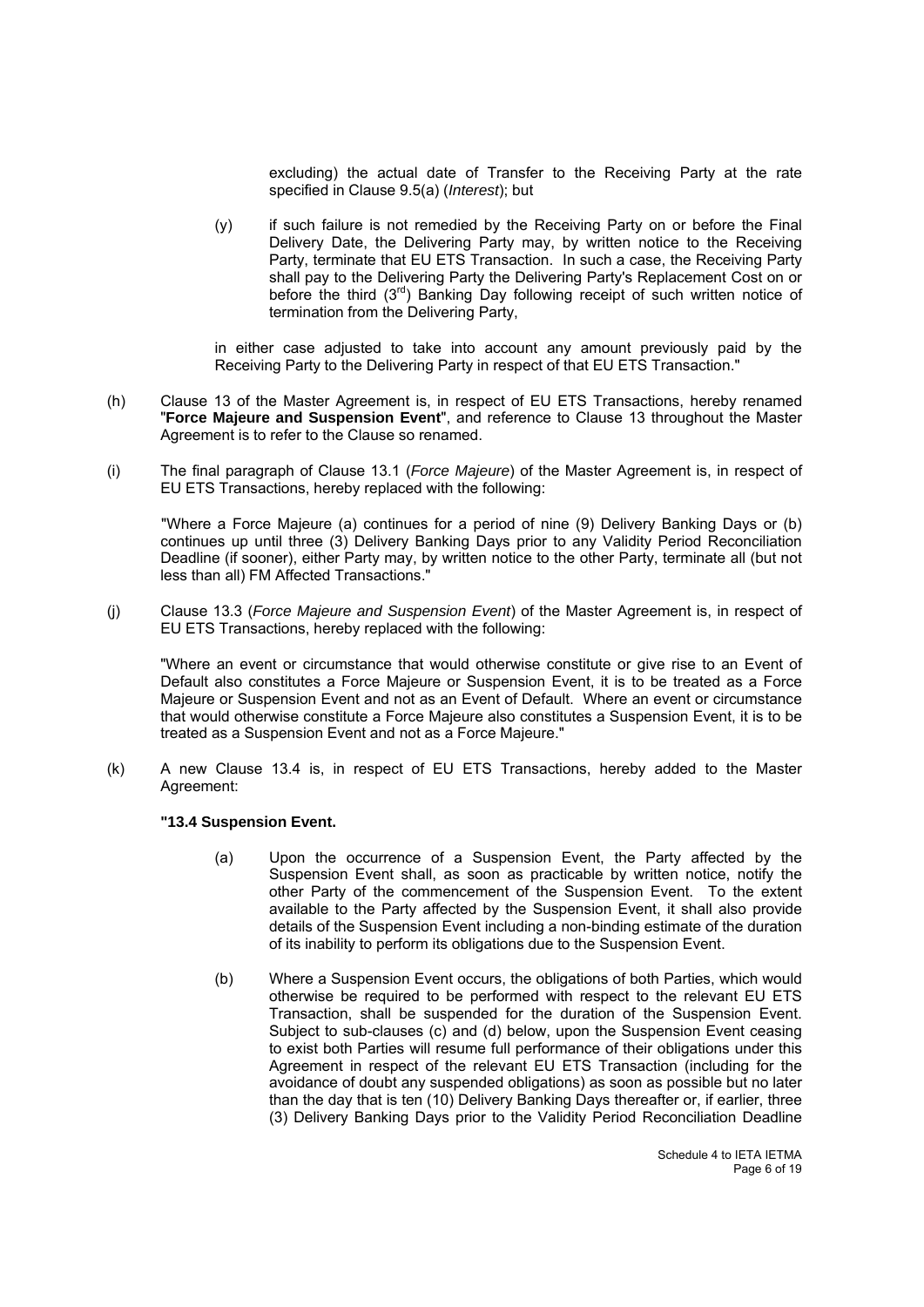(such date being the **"Delayed Delivery Date"**). For the avoidance of doubt, where a Delivery Date is adjusted in accordance with this Clause 13.4(b), then the use of the term "Delivery Date" elsewhere in this Agreement shall be construed to be a reference to the Delayed Delivery Date.

- (c) In the event that Period Traded Allowances are Transferred to the Receiving Party on or before the Delayed Delivery Date following the occurrence of a Suspension Event as contemplated by sub-clause (a) above, the Receiving Party agrees to pay the Delivering Party the Contract Amount adjusted by the Cost of Carry Amount. For the avoidance of doubt, any adjustment of the Contract Amount will be identified in the relevant Statement sent to the Receiving Party.
- (d) Where a Suspension Event continues to exist on the Long Stop Date then the suspended EU ETS Transaction shall be deemed an FM Affected Transaction and terminated as an FM Affected Transaction on the Long Stop Date as if Clause 13.2(a) (*No Termination Payment*) of the Agreement applied."
- (l) The definition of "**Sales Tax**" is, in respect of EU ETS Transactions, deleted from Schedule 1 of the Master Agreement, and all occurrences of the defined term "**Sales Tax**" are, in respect of EU ETS Transactions, replaced with "**VAT**" as defined below.
- (m) The following definitions from Schedule 1 of the Master Agreement are, in respect of EU ETS Transactions, hereby amended to read as follows:

"**Base Rate**" is EURIBOR, unless otherwise specified by the Parties in the Confirmation.

"**Final Delivery Date**" means the date that is two (2) Delivery Banking Days after receipt of a notice given under Clause 12.1 (*Failure to Transfer*) or Clause 12.2 (*Failure to Accept*).

"**Force Majeure**" means the occurrence of any event or circumstance, beyond the control of the FM Affected Party, that is not a Suspension Event, and that could not, after using all reasonable efforts, be overcome and which makes it impossible for the FM Affected Party to either (i) deliver the Period Traded Allowances from any Holding Account in any Registry (or if one or more Delivering Party's Holding Accounts are specified, from such Delivering Party's Holding Account(s)) or (ii) accept the Period Traded Allowances into the Receiving Party's Holding Account(s), in accordance with the EU ETS. The inability of a Party to perform a relevant delivery or acceptance obligation as a result of it having insufficient Period Traded Allowances in the relevant Holding Account (whether caused by: the low or non-allocation or non-issuance of Allowances from a Member State or Central Administrator; the delay or failure of a Member State or Central Administrator to replace Allowances with Allowances for the subsequent Validity Period; or the failure of that Party to procure sufficient allowances to meet its delivery obligations) shall not constitute a Force Majeure; provided, however, that this is not an exhaustive list of events which will not constitute a Force Majeure and is provided for the avoidance of doubt only.

"**Loss**" has the meaning ascribed to it in the Master Agreement, to additionally include any EEP Amount, if applicable, in which case Clauses 12.1.2.2 through 12.1.2.4 (*Failure to Transfer*), as added at Part 1(g) (*The European Union Emissions Trading System*) of this System Schedule above, shall apply equally to the determination of such amount.

"**Market Quotation**" means, with respect to the Non-Defaulting Party, an amount determined on the basis of the average of quotations from Reference Market Makers. Each quotation will be for an amount, if any, that would be paid to the Non-Defaulting Party (expressed as a negative number) or by the Non-Defaulting Party (expressed as a positive number) in consideration of an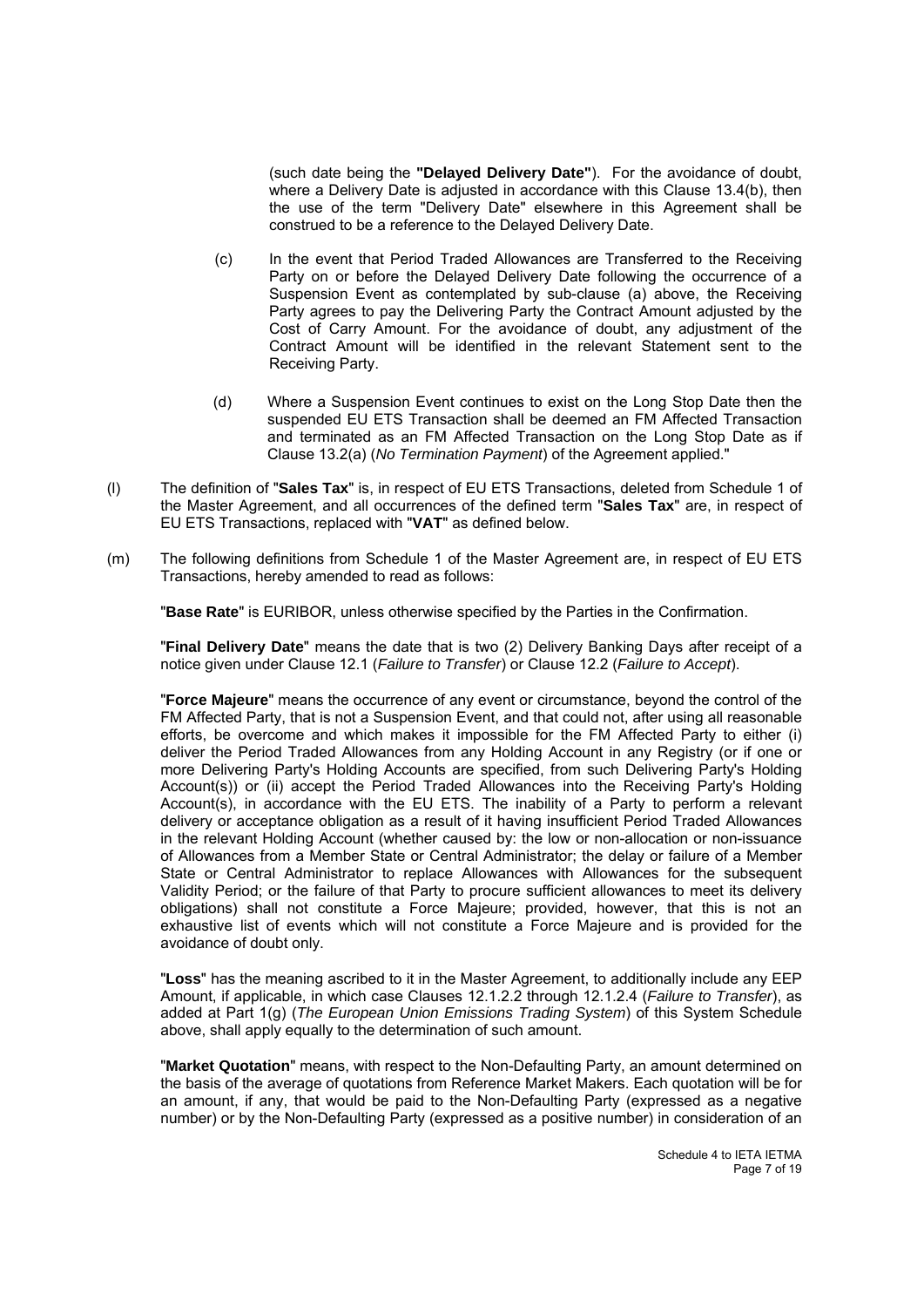agreement between the Non-Defaulting Party and the quoting Reference Market Maker to enter into Replacement Transactions for the same amount of Period Traded Allowances, having the same EEP Status. The quotation shall (i) take into account any existing Credit Support Document with respect to the obligations of the Non-Defaulting Party but (ii) disregard any losses, costs (or gains) in respect of any payment required to have been made and not made or non-compliance with Clauses 5 (*Allowance Transfers*) or 6 (*Effecting Transfers*) on or before the Early Termination Date.

"**Payment Due Date**" means either the date specified in the Confirmation or, if none is so specified the relevant elective specified in item 9 of Schedule 2 (*Elections*) and, if no election is made then, the fifth (5th) Banking Day after the later of (i) the Delivery Date and (ii) the date on which the Statement is delivered to the Receiving Party in accordance with Clause 9.2 (*Statement*), subject to the provisions of Clause 12 (*Transfer Failure*) and Clause 13.4 (*Suspension Event*) in which case the Payment Due Date shall be measured accordingly from the Delayed Delivery Date (such Payment Due Date being the "**Delayed Payment Due Date**").

"**Receiving Party's Replacement Cost**", in respect of a failure to Transfer a number of Allowances of a particular Allowance Type and Specified Period pursuant to Clause 12.1 (*Failure to Transfer*) of the Master Agreement (being the "**Undelivered Allowances**") has the meaning ascribed to it in the Master Agreement, except when the Excess Emissions Penalty is specified to apply in this System Schedule, in which case it means an amount (if positive) equal to the sum of:

- A. either:
	- (i) if in one or more arm's length transactions the Receiving Party is able, using its reasonable endeavours, to purchase a number of Allowances of the same Allowance Type and Specified Period as the Undelivered Allowances ("**Replacement Allowances**"), to be Transferred during the period from (but excluding) the Final Delivery Date to (and including) the Reconciliation Deadline on or immediately following the Delivery Date (the "**Buy-In Period**"), which in respect of each such individual purchase of Allowances, when aggregated with other such purchases, amounts to a purchase of a number of Allowances equal to the number of Undelivered Allowances:
		- (1) the price (per Allowance) at which the Receiving Party is able to purchase the relevant number of Replacement Allowances; less
		- (2) the Allowance Price agreed by the Parties in respect of the Undelivered Allowances; multiplied by
		- (3) the number of Replacement Allowances which the Receiving Party is able to purchase at the price indicated in (1); plus
		- (4) interest for the period from (and including) the Delivery Date to (but excluding) the date of termination calculated on an amount equal to the product of the number of Undelivered Allowances and an amount equal to the excess, if any, of the price determined pursuant to (1) over the Allowance Price agreed between the Parties in respect of the Undelivered Allowances at the rate specified in Clause 9.5(a) (*Interest*) of the Master Agreement; or
	- (ii) if in one or more arm's length transactions the Receiving Party, using its reasonable endeavours, is unable to purchase a number of Replacement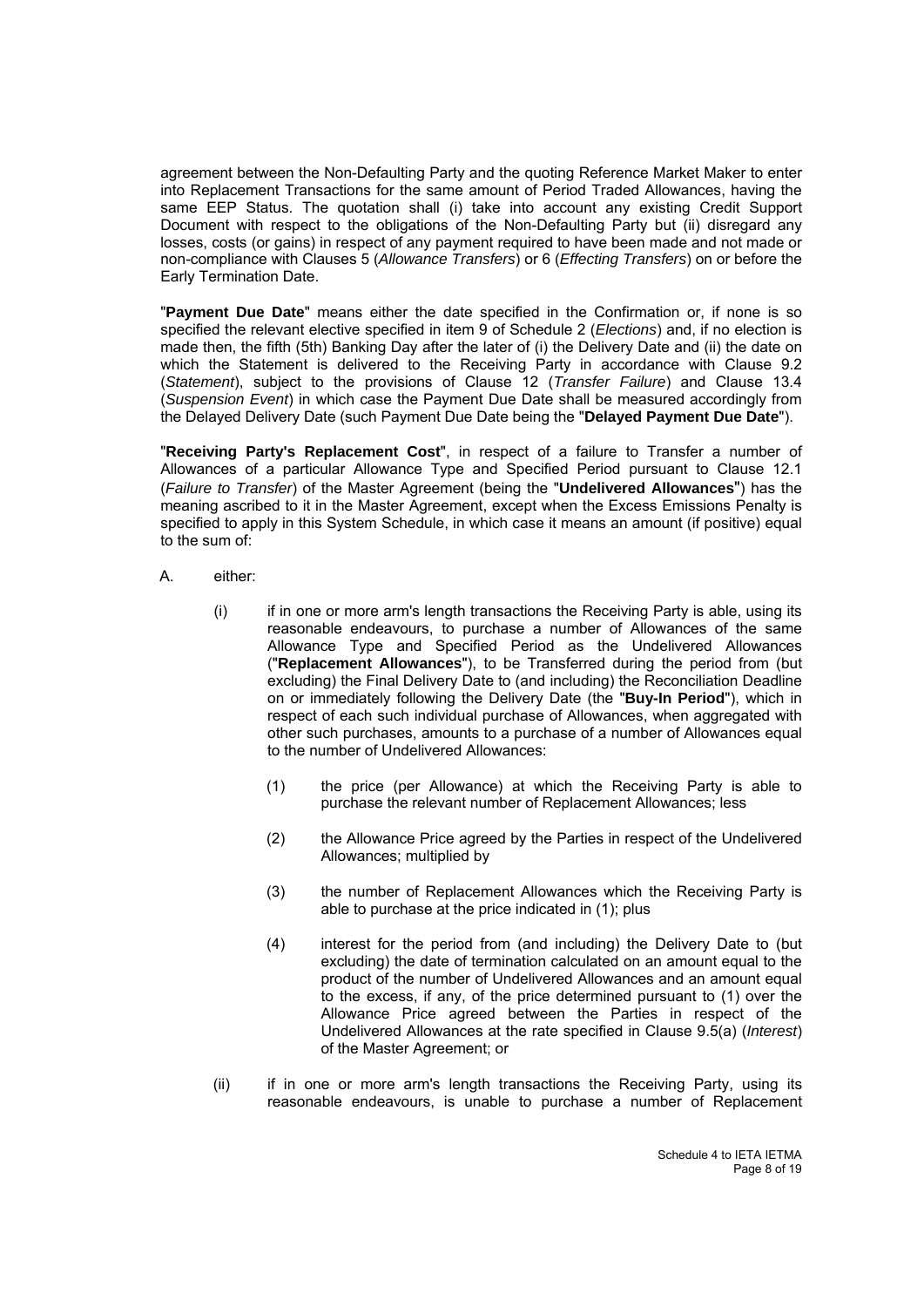Allowances equivalent to the Undelivered Allowances to be delivered during the Buy-In Period:

- (1) in respect of the number of Replacement Allowances for which the Receiving Party is able to effect a Buy-In during the Buy-In Period, an amount for such Allowances calculated in accordance with paragraph (i) above; and
- (2) in respect of the number of Replacement Allowances equal to the number of Undelivered Allowances minus the number of Replacement Allowances referred to in A(ii)(1) above (the "**Shortfall**"), the sum of:
	- (I) the price (per Allowance) at which the Receiving Party, using its reasonable endeavours and in an arm's length transaction, is or would be able to purchase as soon as reasonably possible after the Reconciliation Deadline a number of Replacement Allowances equal to the Shortfall; less
	- (II) the Allowance Price agreed by the Parties in respect of the Undelivered Allowances; plus
	- (III) the EEP Amount; multiplied by
	- (IV) the Shortfall; plus
	- (V) interest for the period from (and including) the Delivery Date to (but excluding) the date the Receiving Party is or would be able to purchase Replacement Allowances in accordance with paragraph A(ii)(2)(I) above on an amount equal to the product of the Shortfall and an amount equal to the excess, if any, of the price determined pursuant to paragraph A(ii)(2)(I) above over the Allowance Price agreed between the Parties in respect of the Undelivered Allowances at the rate specified in Clause 9.5(a) (*Interest*) of the Master Agreement; and
- B. such reasonable costs and expenses which the Receiving Party incurs as a result of the Delivering Party's failure to Transfer the Shortfall (including, without limitation, broker fees, commissions and legal fees) to the extent that those costs and expenses are not reflected in paragraphs A(i) or A(ii) above.

Where the Receiving Party confirms that it has been unable to purchase Replacement Allowances during the Buy-In Period, it shall be for the Delivering Party to show that it has been as a result of the Receiving Party failing to use its reasonable endeavors to do so.

"**Registry**" means the registry established by a Member State or the EU pursuant to the Directive or the Registries Regulation, in order to ensure the accurate accounting of the issue, holding, transfer, acquisition, surrender, cancellation and replacement of Allowances. For the avoidance of doubt, references to a Registry shall include (i) the Union Registry and (ii) collectively the Holding Accounts and all other accounts within the Union Registry that are under the jurisdiction of a single National Administrator designated by a Member State. In the case of (ii), such Holding Accounts and other accounts will together be deemed, for the purposes of this Agreement, to be a Registry for that Member State.

"**Relevant Authority**" means the body established by a Member State from time to time to administer the EU ETS in its jurisdiction.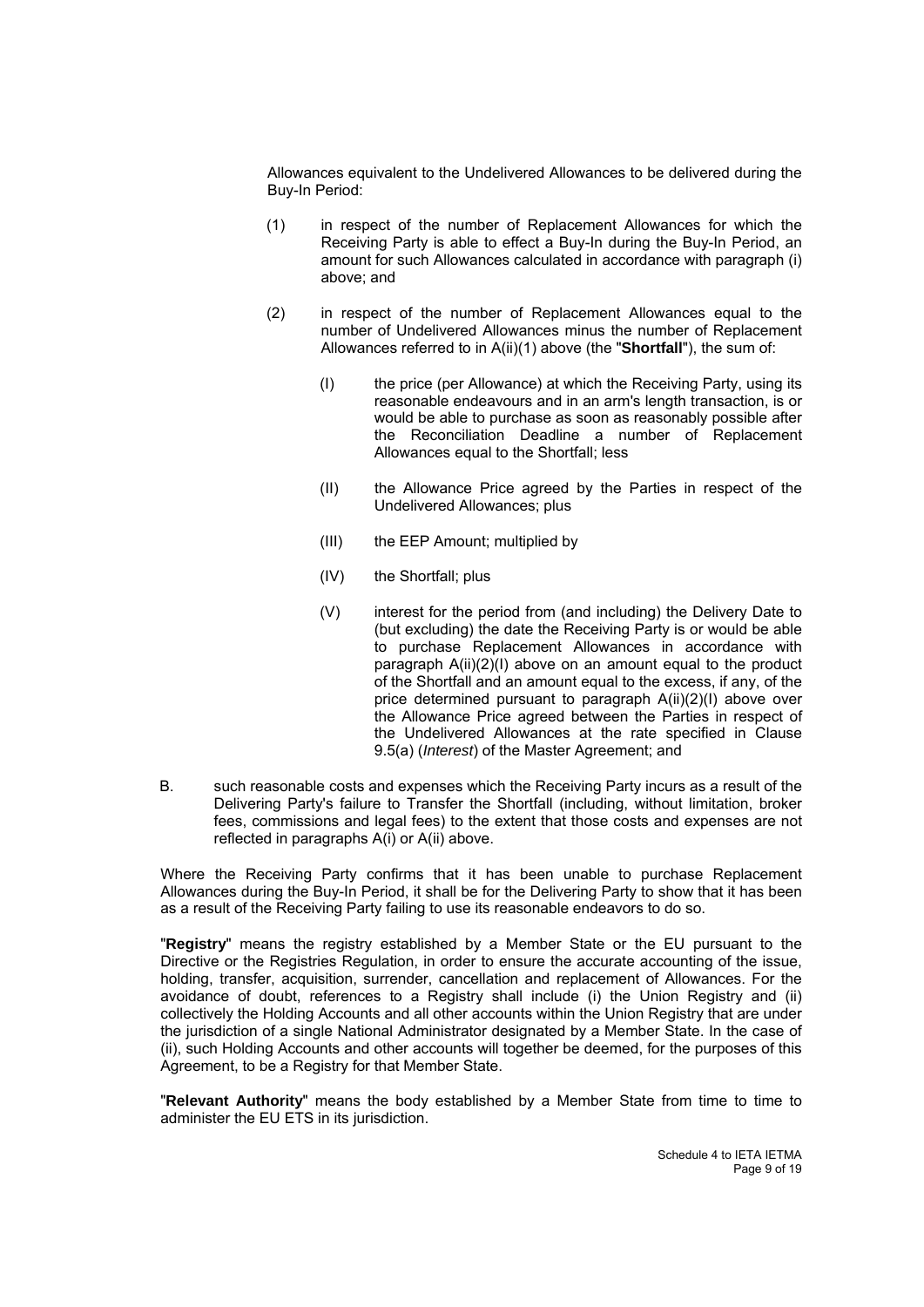"**Transaction Currency**" is the Euro, unless otherwise specified by the Parties in the Confirmation.

"**Validity Period**" means the Second Validity Period, the Third Validity Period or such other period as agreed by the Parties and in each case, as specified in the Confirmation.

(n) The following definitions are, in respect of EU ETS Transactions, added to Schedule 1 of the Master Agreement:

"**Aircraft Operator**" means an "aircraft operator" as defined in the Directive.

"**Administrator Event**" means the suspension of some or all of the processes of a Registry or the EUTL in accordance with the Registries Regulation by the National Administrator or the Central Administrator (as applicable) due to:

- A. a security breach or following reasonable suspicion of a breach of security which threatens the integrity of the registries system (including any back up facilities); or
- B. scheduled or emergency maintenance on the Registry; or
- C. the failure to operate and maintain the Registry in accordance with the Registries Regulation or any other applicable law.

"**Affected Allowance**" means an Allowance which is or is alleged to have been the subject of an Unauthorised Transfer as confirmed by an Appropriate Source.

"**Appropriate Source**" means any 'competent authority', 'registry administrator' and/or the 'Central Administrator' (as those terms are defined in the Registries Regulation), or any other authority having power pursuant to the Directive and/or the Registries Regulation to block, suspend, refuse, reject, cancel or otherwise affect the Transfer (whether in whole or in part) of Allowances, any recognised law enforcement or tax authorities of a Member State, European Anti-fraud Office of the European Commission or Europol.

"**Aviation EU Allowance**" or "**AEUA**" means a unit of account that is an "allowance" as defined in the Directive and is issued pursuant to Chapter II thereof.

"**Buy-In Period**" has the meaning given to it in paragraph A(i) of the definition of Receiving Party's Replacement Cost.

"**Central Administrator**" means the Relevant Authority designated to maintain the EUTL pursuant to Article 20(1) of the Directive.

"**Certified Emission Reduction**" or "**CER**" means a unit issued pursuant to Article 12 of the Kyoto Protocol and the decisions adopted pursuant to the UNFCCC or the Kyoto Protocol, in each case as amended from time to time.

"**Cost of Carry Amount**" means the amount calculated by applying the Cost of Carry Rate for the Cost of Carry Calculation Period to the Contract Price multiplied by the number of Period Traded Allowances Transferred, divided by 360.

"**Cost of Carry Calculation Period**" means the number of calendar days from and including the original Payment Due Date to, but excluding, the Delayed Payment Due Date.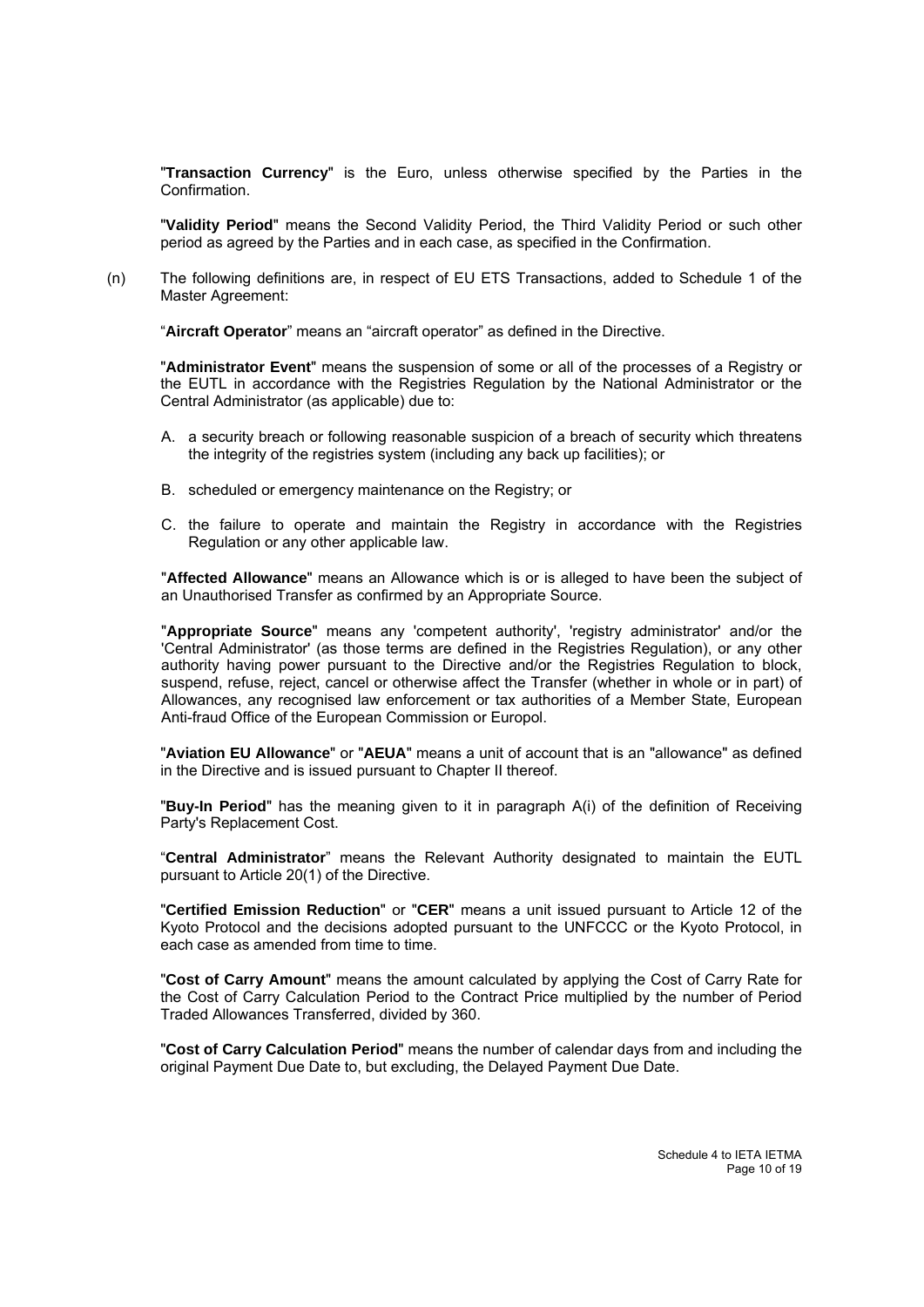"**Cost of Carry Rate**" the "EUR-EONIA-OIS-COMPOUND" rate, "EONIA" being a reference rate equal to the overnight rate as calculated by the European Central Bank and appearing on Reuters Screen EONIA Page in respect of each day in the Cost of Carry Calculation Period.

"**Directive**" means Directive 2003/87/EC of the European Parliament and of the Council of 13 October 2003 establishing a scheme for greenhouse gas emissions allowance trading and amending Council Directive 96/61/EC, as amended from time to time.

"**EEP Amount**" means an amount (expressed as an amount per Allowance) that the Receiving Party determines, acting in good faith and using commercially reasonable procedures, to be its total losses and costs which result from the Delivering Party's failure to deliver the Shortfall to the extent that those losses and costs are not reflected elsewhere in the definition of Receiving Party's Replacement Cost and to the extent that they relate to:

- A. any Excess Emissions Penalty which the Receiving Party must pay to a Relevant Authority in accordance with the terms of the EU ETS; and
- B. if this sub-paragraph B is specified in Part 2 (*Elections*) of this System Schedule as applying, any amount which the Receiving Party must pay to a third party in respect of any such penalty payable to any other party (including a Relevant Authority) by that third party as a result of the Delivering Party's failure to deliver the Shortfall.

"**EEP Status**" means whether or not the Parties have elected in Part 2 (*Elections*) of this System Schedule that Excess Emissions Penalty applies to the relevant Period Traded Allowances.

"**Eligible EU Credit**" means a CER or ERU, as specified in the relevant Confirmation, which on the Delivery Date (or Delayed Delivery Date as the case may be):

- A. pursuant to the Directive, may be exchanged by an Operator for an EU Allowance (valid in the Third Validity Period) on a one-for-one basis, or used to comply with a requirement to surrender allowances in the Third Validity Period on an equivalent one-to-one basis as an EU Allowance; and
- B has not previously been surrendered or otherwise used for compliance purposes by an Operator or an Aircraft Operator in the EU ETS.

"**Emission Reduction Unit**" or "**ERU**" means a unit issued pursuant to Article 6 of the Kyoto Protocol and the decisions adopted pursuant to the UNFCCC or the Kyoto Protocol, in each case as amended from time to time.

"**Encumbrance Loss**" means an amount reasonably determined by the Receiving Party in good faith to be its total losses and costs in connection with a Transaction including, but not limited to, any loss of bargain, cost of funding or, at the election of the Receiving Party but without duplication, loss or costs incurred as a result of its terminating, liquidating, obtaining or reestablishing any hedge or related trading position. Such amount includes losses and costs in respect of any payment already made under a Transaction prior to the delivery of the written notice by the Receiving Party and the Receiving Party's legal fees and out-of-pocket expenses.

The Parties agree that in circumstances where there has been a breach of the No Encumbrances Obligation by the Delivering Party caused by the Transfer of an Affected Allowance, the Receiving Party will be entitled to include in such amount any losses arising out of or in connection with any claim, demand, action or proceeding brought against the Receiving Party by a third party consequent upon the Transfer by the Receiving Party of an Affected Allowance Transferred to it by the Delivering Party under a Transaction.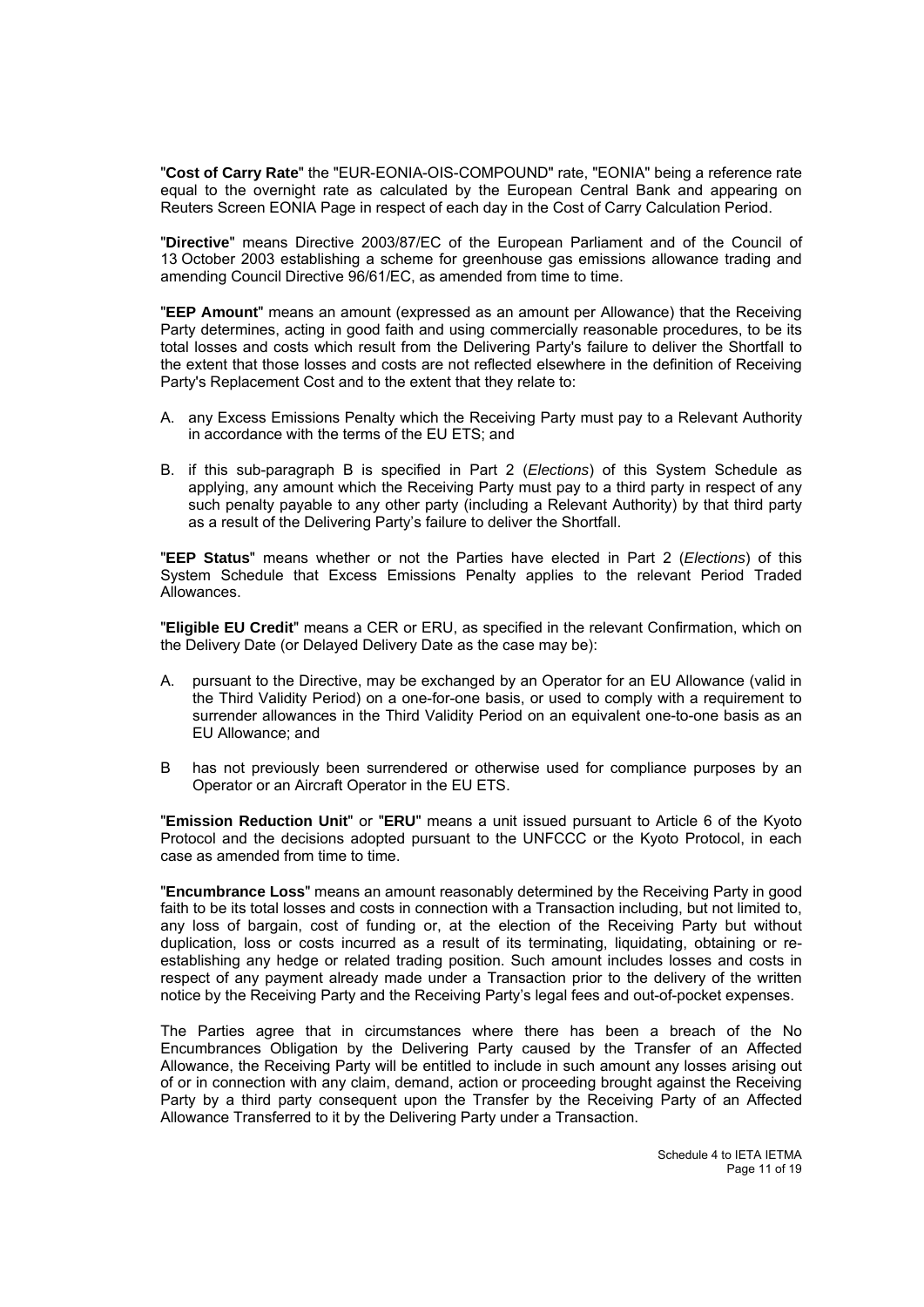Notwithstanding anything herein to the contrary, none of the above amounts shall include Excess Emissions Penalty or any amount which the Receiving Party must pay to a third party in respect of any such penalty payable to any other party (or Relevant Authority) by that third party.

"**EU**" or "**European Union**" means the European Union as it exists from time to time.

"**EU Allowance**" or "**EUA**" means a unit of account that is an "allowance" as defined in the Directive and issued pursuant to Chapter III thereof.

**"EU ETS"** means the EU Emission Trading Scheme established by the Directive.

"**EU ETS Trading System Rules**" means the rules and regulations of participation in, and operation of, the EU ETS as applicable in the EU and a Member State as amended from time to time.

"**EURIBOR**" means, in relation to an amount owed under this Agreement on which interest is to accrue in Euros:

- A. the interest rate for Euro deposits for a period of one month that appears on the Reuters Page EURIBOR01 (or such other screen display or service as may replace it for the purpose of displaying interest rates) as at 1100 hours on the Payment Due Date, and where the amount or any part of it remains overdue one month after the Payment Due Date such interest rate as appears on such page for such deposits as at such time as at the day one month after the Payment Due Date and thereafter as at monthly intervals until the amount is no longer overdue; or
- B. if no such interest rate appears on Reuters (or such replacement), the arithmetic mean (rounded upwards to 3 decimal places) of the rates per annum at which each of not less than two major banks in the eurozone interbank market quoted that they were offering deposits in the elected Transaction Currency in an amount comparable with that overdue amount to major banks in the eurozone interbank market for a period of one month as at 1100 hours on the Payment Due Date or as at the day one month after the Payment Due Date or as at monthly intervals thereafter as the case may be.

"**Euro**" means the lawful currency of the Member States of the European Union that adopt the single currency in accordance with the Treaty establishing the European Community, as amended by the Treaty on European Union.

"**EUTL**" or "**European Union Transaction Log**" means the independent transaction log provided for in Article 20(1) of the Directive, the operation of which is further detailed in the Registries Regulation.

"**Excess Emissions Penalty**" has the meaning given to it in the Directive.

"**GHG**" means each of the six gases listed in Annex A to the Kyoto Protocol and such other gases as may be included in the Kyoto Protocol from time to time.

"**GHG Reductions**" means the removal, limitation, reduction, avoidance, sequestration or mitigation of GHGs emissions relative to the scenario that reasonably represents the anthropogenic emissions by sources or anthropogenic removal by sinks of GHG in the absence of such removal, limitation, reduction, avoidance, sequestration or mitigation.

"**ITL**" or "**International Transaction Log**" means the 'UNFCCC's International Transaction Log' as defined in the Registries Regulation.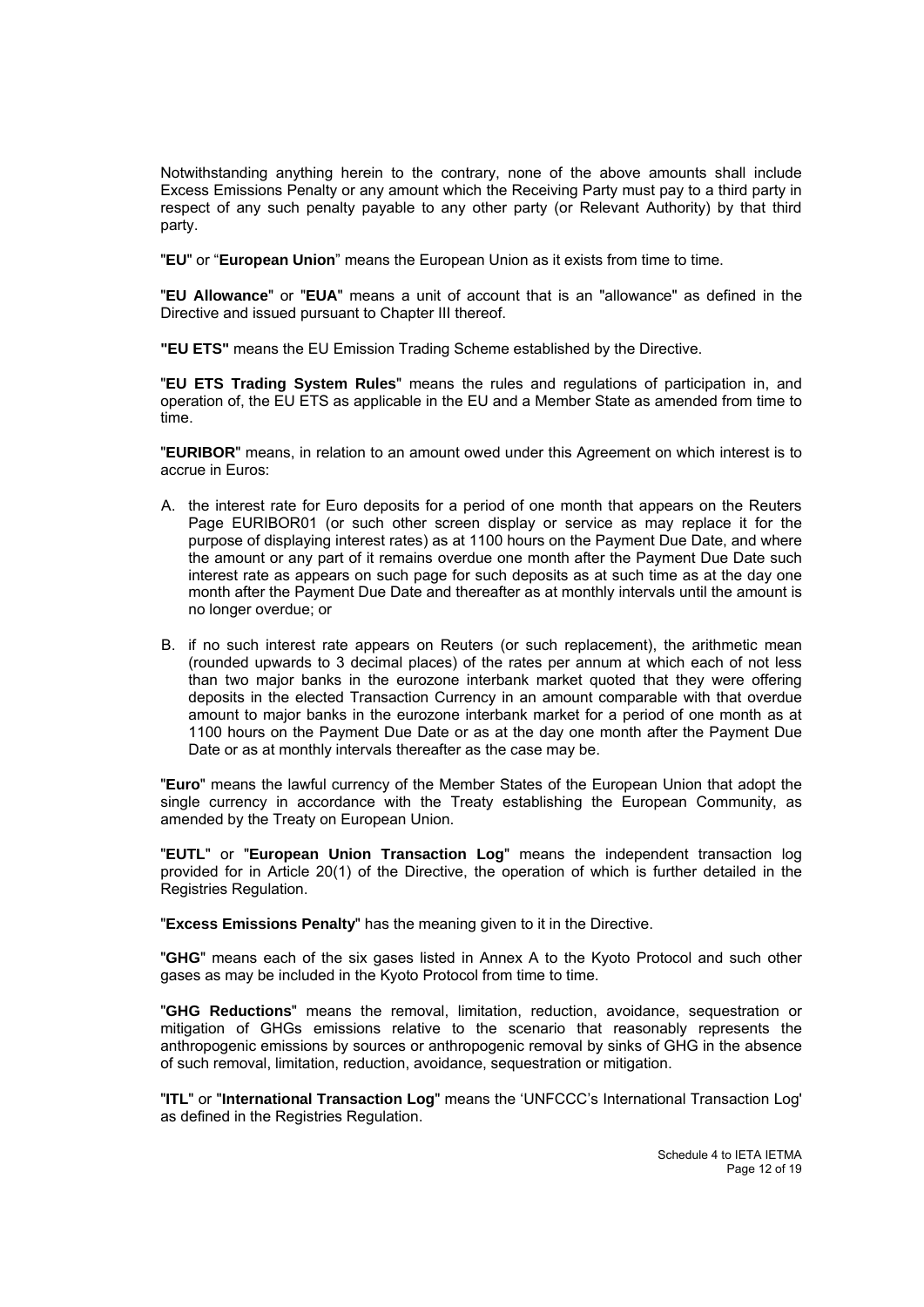"**Kyoto Protocol**" means the protocol to the UNFCCC adopted at the third conference of the parties to the UNFCCC in Kyoto, Japan on 11 December 1997, as may be amended from time to time.

"**Long Stop Date**" means, in respect of a Suspension Event that occurs with respect to a Transfer or acceptance obligation that would otherwise be required to be performed within the period:

- A. from (and including) 1 May 2013 to (and including) 31 December 2014: 1 June 2016;
- B. from (and including) 1 January 2015 to (and including) 31 December 2016: 1 June 2018;
- C. from (and including) 1 January 2017 to (and including) 31 December 2018: 1 June 2020;
- D. from (and including) 1 January 2019 to (and including) the twenty-fifth (25th) calendar day of the month in which the Validity Period Reconciliation Deadline is scheduled to occur: the twenty-fifth (25th) calendar day of the month in which the Validity Period Reconciliation Deadline is scheduled to occur.

"**Member State**" means any one of the Member States of the European Union from time to time.

"**Member State Registry**" means the Registry established for each Member State pursuant to the Directive and the Registries Regulation.

"**National Administrator**" means the entity responsible for managing, on behalf of a Member State, a set of user accounts under the jurisdiction of a Member State in the Union Registry as designated in accordance with Article 7 of the Registries Regulation.

"**Operator**" means an "operator" as defined in the Directive.

"**Original Affected Party**" means the person from whose Holding Account the Unauthorised Transfer of the relevant Affected Allowance occurred.

"**Reconciliation Deadline**" means 30 April of any calendar year in relation to the immediately preceding calendar year, or as otherwise specified in the EU ETS Trading System Rules.

"**Registries Regulation**" means the EU regulation no. 1193/2011 of 18 November 2011establishing a Union Registry for the trading period commencing on 1 January 2013, and subsequent trading periods, of the Union emissions trading scheme pursuant to the Directive 2003/87/EC and Decision 280/2004/EC of the European Parliament and of the Council and amending Commission Regulations (EC) No. 2216/2004 and (EU) No. 920/2010.

"**Registry Operation**" means, other than by reason of the occurrence of an Administrator Event:

- A. the continuing functioning of the Relevant Registry:
- B. the continuing functioning of the EUTL and the ITL; and/or
- C. the establishment of and continuing functioning of the link between each of the Relevant Registry, the EUTL and the ITL, as applicable.

"**Relevant Registry**" means the Registry through which a Party is obliged to perform a Transfer or acceptance obligation under and in accordance with an EU ETS Transaction. Where a Party has specified more than one Holding Account for Transfer or acceptance purposes, the Relevant Registry shall be identified in accordance with Clause 5.1(c) (*Primary Obligation*).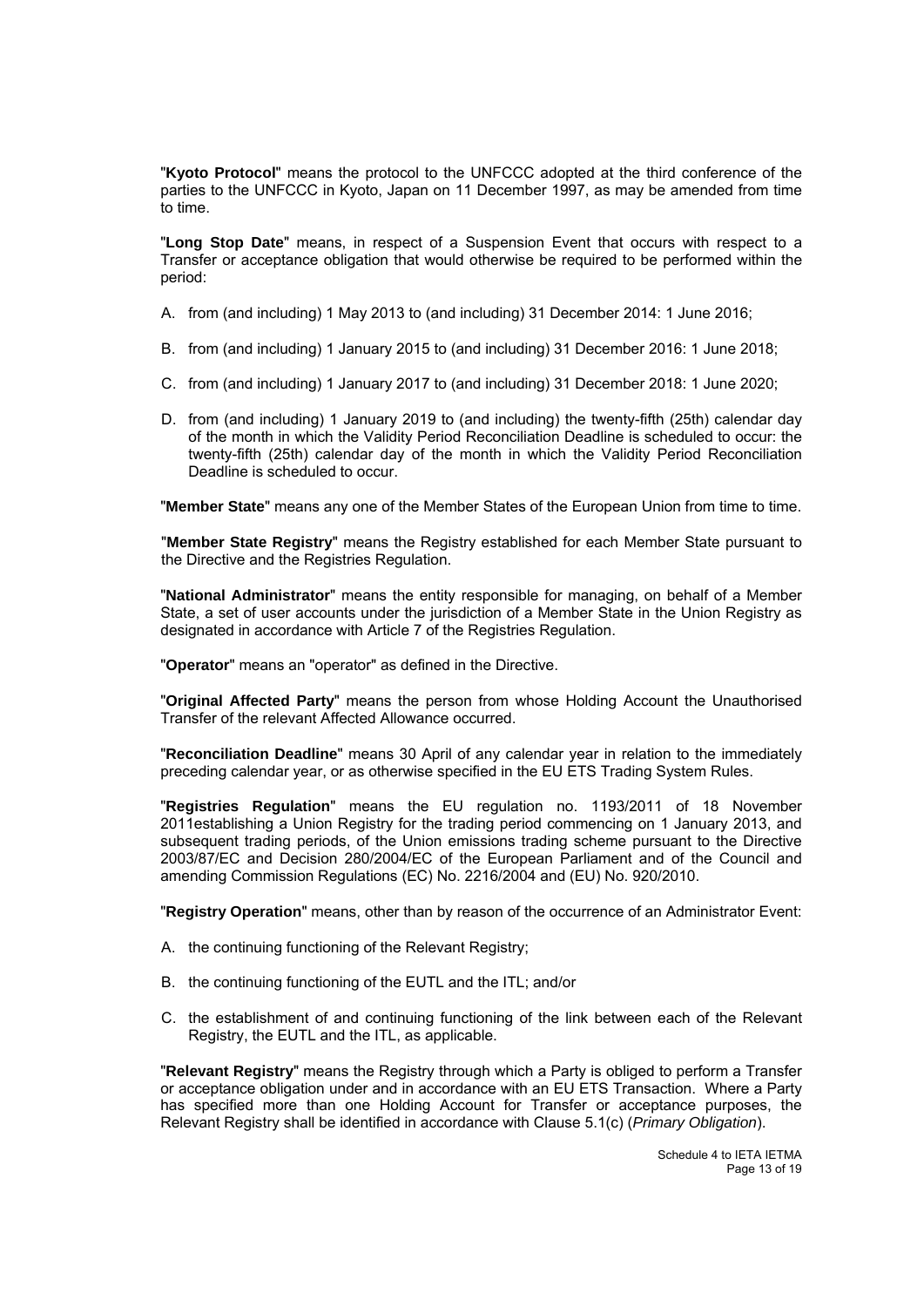"**Replacement Allowances**" has the meaning given to it in paragraph (A)(i) of the definition of Receiving Party's Replacement Cost.

"**Second Validity Period**" means, with respect to EUAs and AEUAs, the period referred to in Article 11(2) of the Directive beginning 1 January 2008 and with respect to CERs and ERUs, the first commitment period under the Kyoto Protocol referencing the period in which the GHG Reductions, which are the subject of the relevant CERs or ERUs, were achieved.

"**Shortfall**" has the meaning given to it in paragraph (A)(ii)(2) of the definition of Receiving Party's Replacement Cost.

"**Suspension Event**" A Suspension Event occurs when, on any date, a Party to the Agreement is unable to perform its Transfer or acceptance obligations under and in accordance with an EU ETS Transaction through a Relevant Registry as a result of the application of any of the following:

- A. an absence of Registry Operation; or
- B. the occurrence of an Administrator Event.

"**Third Validity Period**" means with respect to EUAs and AEUAs, the period from 2013 to 2020 and with respect to Eligible EU Credits, the period immediately following the first commitment period under the Kyoto Protocol referencing the period in which the GHG Reductions, which are the subject of the relevant Eligible EU Credits, were achieved

"**Unauthorised Transfer**" means the transfer by debiting of any Allowance from an account holder's Holding Account and the crediting of a Holding Account of another person, which Transfer is not initiated by the relevant authorised representative or additional authorised representative (as referred to in the Registries Regulation) of the first account holder.

"**UNFCCC**" means the United Nations Framework Convention on Climate Change adopted in New York on May 9, 1992.

"**Union Registry**" means the Registry referred to as the 'Community registry' in Article 19(1) of the Directive.

"**Validity Period Reconciliation Deadline**" means the final Reconciliation Deadline in the Validity Period specified in the Confirmation.

"**Value Added Tax**" or "**VAT**" means (a) any value added tax imposed by any Member State, or (b) any replacement or other tax levied by reference to value added to a transaction.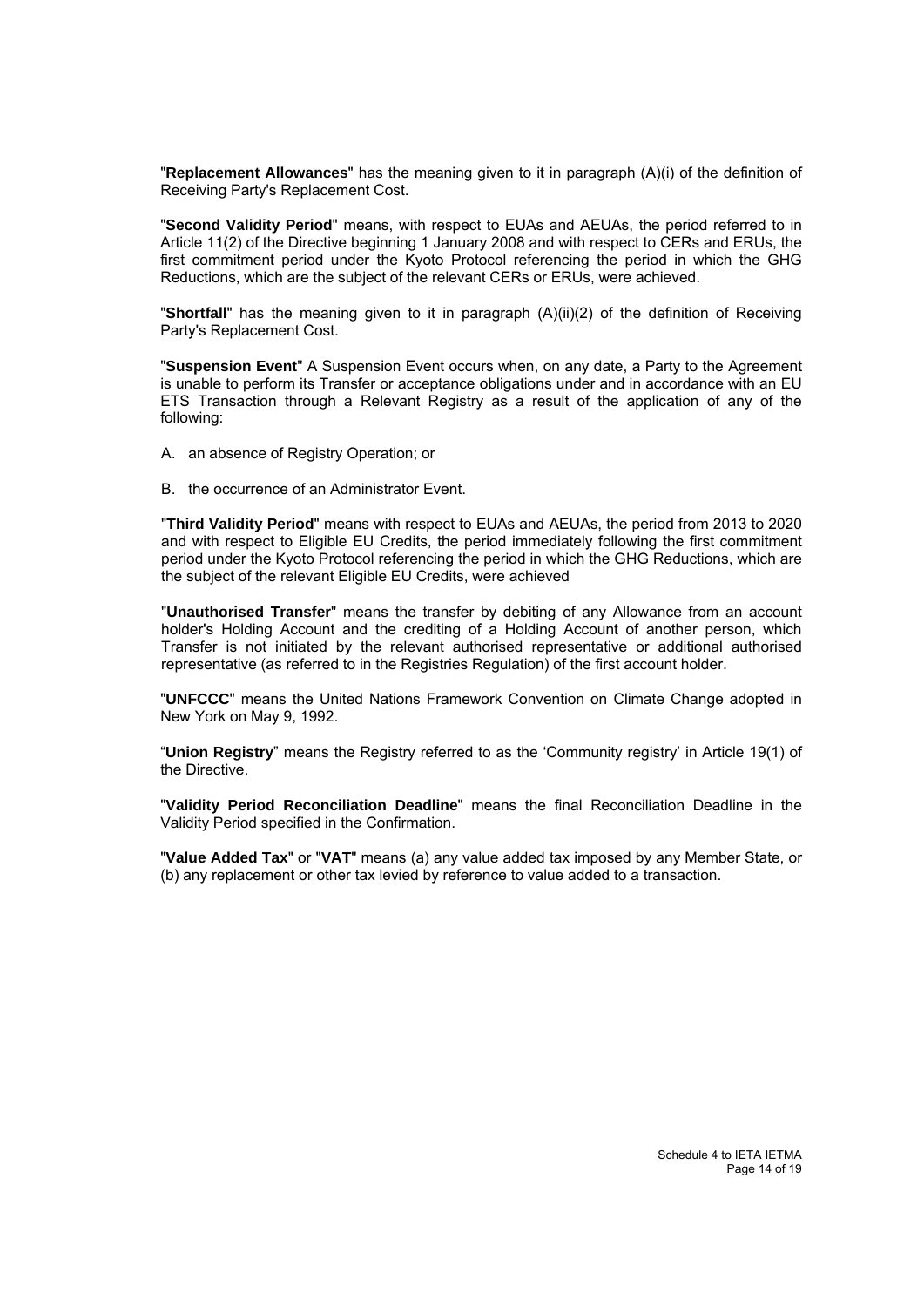

## **APPENDIX 4A: FORM OF CONFIRMATION FOR EU ETS TRANSACTIONS**

This Confirmation evidences the terms of the binding agreement between the Delivering Party and the Receiving Party named below regarding the transaction described in this Confirmation. This Confirmation is subject to and supplements the International Emissions Trading Master Agreement entered into between the Delivering Party and the Receiving Party dated [●], as amended by its Schedule 4 (*EU ETS System Schedule*). For the purposes of this Agreement, this transaction shall be treated as a Transaction and an EU ETS Transaction.

| <b>PART A:</b>                         |                                                                              |                |                                                     |
|----------------------------------------|------------------------------------------------------------------------------|----------------|-----------------------------------------------------|
| Delivering Party:                      | $\begin{bmatrix} \end{bmatrix}$                                              | Party A:       |                                                     |
|                                        | $\begin{bmatrix} 1 \end{bmatrix}$                                            | Party B:       |                                                     |
| Receiving Party:                       | Party B:<br>$\begin{bmatrix} \end{bmatrix}$                                  |                |                                                     |
|                                        | Party A:<br>$\begin{bmatrix} \end{bmatrix}$                                  |                |                                                     |
|                                        | Party A's Holding Account(s) as listed at Part 2 of<br>Schedule 4:           |                |                                                     |
|                                        | Party B's Holding Account(s) as listed at Part 2 of<br>Schedule 4:           |                |                                                     |
|                                        | $\begin{bmatrix} \end{bmatrix}$                                              |                |                                                     |
| Delivering Party's Holding Account(s): |                                                                              | <b>Account</b> | <b>Account number and</b><br>jurisdiction           |
|                                        |                                                                              | (1)            |                                                     |
|                                        |                                                                              | (2)            |                                                     |
|                                        |                                                                              | (3)            | $[\cdot]$                                           |
|                                        |                                                                              | (4)            | $[\cdot]$                                           |
|                                        |                                                                              | (5)            | $[\cdot]$                                           |
| Receiving Party's Holding Account(s):  | Party A's Holding Account(s) as listed at Part 2 of<br>$\Box$<br>Schedule 4: |                |                                                     |
|                                        | $\Box$<br>Schedule 4:                                                        |                | Party B's Holding Account(s) as listed at Part 2 of |

#### **IETA – Making markets work for the environment**

24, Rue Merle d'Aubigné Geneva, 1207, Switzerland Tel: +41 (22) 737 0500

4th Floor, office n. 412 Rond-Point Schuman 11 Brussels, 1040, Belgium Tel: +32 (2) 256 7535 Reg. 0889.072.702

1850 M Street, NW, Suite 600 Washington, DC 20036 USA Tel: +1 (202) 629 5980

350 Sparks Street, Suite 809 Ottawa, Ontario Canada, K1R 7S8 Tel: +1 (613) 594 3912

> Appendix 4A to IETA IETMA Page 1 of 4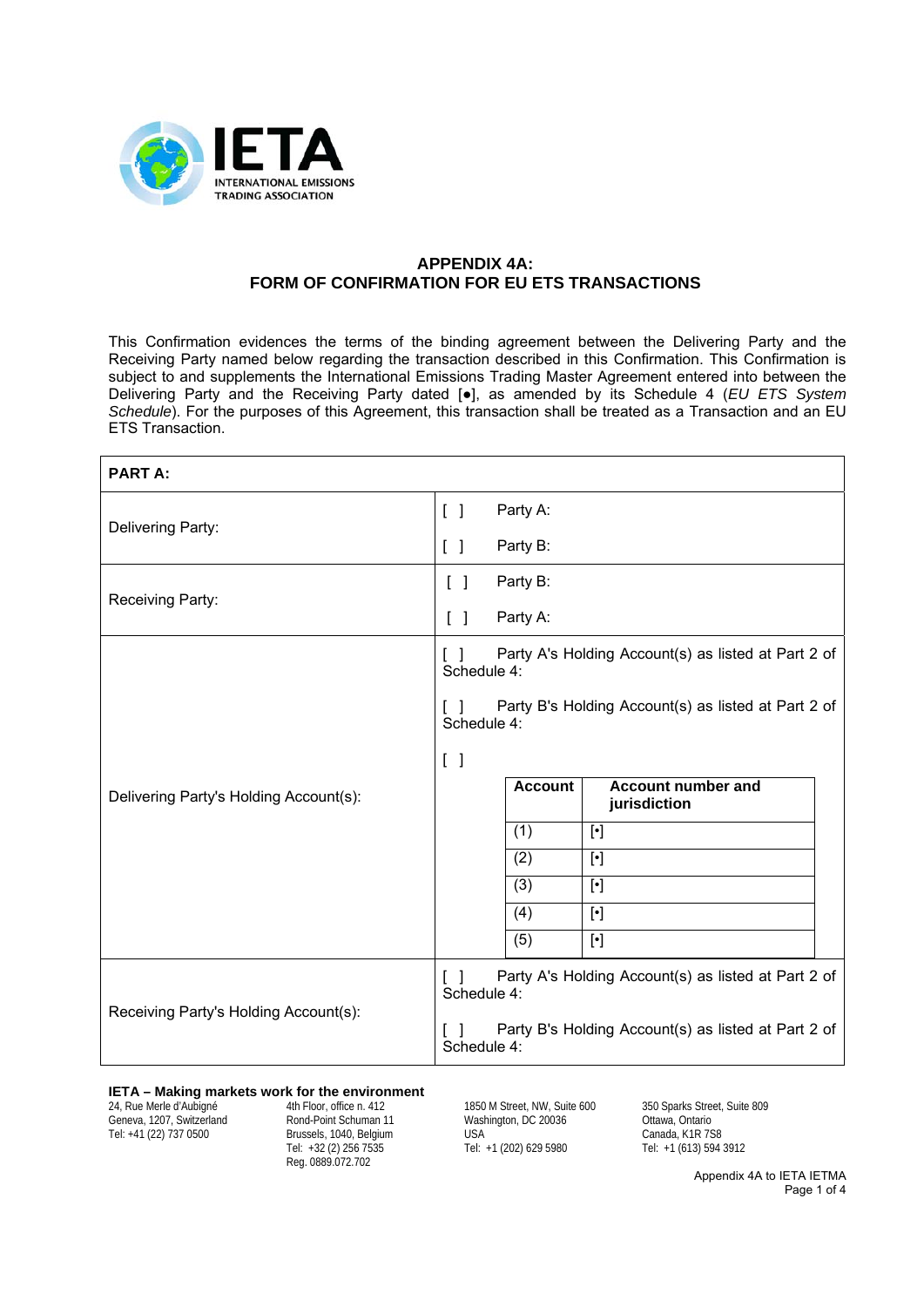

| $\begin{bmatrix} \end{bmatrix}$   |                |                                           |                                                                                                                                                                                                                                                                                                                                                                                                                                                                                                                                                                                                                                                                                                                                                                                                                                                                                                                                                                                                                                                                     |
|-----------------------------------|----------------|-------------------------------------------|---------------------------------------------------------------------------------------------------------------------------------------------------------------------------------------------------------------------------------------------------------------------------------------------------------------------------------------------------------------------------------------------------------------------------------------------------------------------------------------------------------------------------------------------------------------------------------------------------------------------------------------------------------------------------------------------------------------------------------------------------------------------------------------------------------------------------------------------------------------------------------------------------------------------------------------------------------------------------------------------------------------------------------------------------------------------|
|                                   | <b>Account</b> | <b>Account number and</b><br>jurisdiction |                                                                                                                                                                                                                                                                                                                                                                                                                                                                                                                                                                                                                                                                                                                                                                                                                                                                                                                                                                                                                                                                     |
|                                   | (1)            |                                           |                                                                                                                                                                                                                                                                                                                                                                                                                                                                                                                                                                                                                                                                                                                                                                                                                                                                                                                                                                                                                                                                     |
|                                   | (2)            | $[\cdot]$                                 |                                                                                                                                                                                                                                                                                                                                                                                                                                                                                                                                                                                                                                                                                                                                                                                                                                                                                                                                                                                                                                                                     |
|                                   | (3)            |                                           |                                                                                                                                                                                                                                                                                                                                                                                                                                                                                                                                                                                                                                                                                                                                                                                                                                                                                                                                                                                                                                                                     |
|                                   | (4)            |                                           |                                                                                                                                                                                                                                                                                                                                                                                                                                                                                                                                                                                                                                                                                                                                                                                                                                                                                                                                                                                                                                                                     |
|                                   | (5)            |                                           |                                                                                                                                                                                                                                                                                                                                                                                                                                                                                                                                                                                                                                                                                                                                                                                                                                                                                                                                                                                                                                                                     |
|                                   |                |                                           |                                                                                                                                                                                                                                                                                                                                                                                                                                                                                                                                                                                                                                                                                                                                                                                                                                                                                                                                                                                                                                                                     |
| $\begin{bmatrix} 1 \end{bmatrix}$ | located, or    |                                           |                                                                                                                                                                                                                                                                                                                                                                                                                                                                                                                                                                                                                                                                                                                                                                                                                                                                                                                                                                                                                                                                     |
| $\begin{bmatrix} 1 \end{bmatrix}$ |                |                                           |                                                                                                                                                                                                                                                                                                                                                                                                                                                                                                                                                                                                                                                                                                                                                                                                                                                                                                                                                                                                                                                                     |
| $\begin{bmatrix} 1 \end{bmatrix}$ |                |                                           |                                                                                                                                                                                                                                                                                                                                                                                                                                                                                                                                                                                                                                                                                                                                                                                                                                                                                                                                                                                                                                                                     |
| $\begin{bmatrix} 1 \end{bmatrix}$ |                |                                           |                                                                                                                                                                                                                                                                                                                                                                                                                                                                                                                                                                                                                                                                                                                                                                                                                                                                                                                                                                                                                                                                     |
|                                   |                |                                           |                                                                                                                                                                                                                                                                                                                                                                                                                                                                                                                                                                                                                                                                                                                                                                                                                                                                                                                                                                                                                                                                     |
| $\begin{bmatrix} \end{bmatrix}$   | located, or    |                                           |                                                                                                                                                                                                                                                                                                                                                                                                                                                                                                                                                                                                                                                                                                                                                                                                                                                                                                                                                                                                                                                                     |
| $\begin{bmatrix} \end{bmatrix}$   |                |                                           |                                                                                                                                                                                                                                                                                                                                                                                                                                                                                                                                                                                                                                                                                                                                                                                                                                                                                                                                                                                                                                                                     |
| $\begin{bmatrix} \end{bmatrix}$   |                |                                           |                                                                                                                                                                                                                                                                                                                                                                                                                                                                                                                                                                                                                                                                                                                                                                                                                                                                                                                                                                                                                                                                     |
| $\begin{bmatrix} \end{bmatrix}$   |                |                                           |                                                                                                                                                                                                                                                                                                                                                                                                                                                                                                                                                                                                                                                                                                                                                                                                                                                                                                                                                                                                                                                                     |
|                                   |                |                                           |                                                                                                                                                                                                                                                                                                                                                                                                                                                                                                                                                                                                                                                                                                                                                                                                                                                                                                                                                                                                                                                                     |
|                                   |                |                                           |                                                                                                                                                                                                                                                                                                                                                                                                                                                                                                                                                                                                                                                                                                                                                                                                                                                                                                                                                                                                                                                                     |
|                                   |                |                                           |                                                                                                                                                                                                                                                                                                                                                                                                                                                                                                                                                                                                                                                                                                                                                                                                                                                                                                                                                                                                                                                                     |
|                                   |                |                                           |                                                                                                                                                                                                                                                                                                                                                                                                                                                                                                                                                                                                                                                                                                                                                                                                                                                                                                                                                                                                                                                                     |
|                                   |                |                                           |                                                                                                                                                                                                                                                                                                                                                                                                                                                                                                                                                                                                                                                                                                                                                                                                                                                                                                                                                                                                                                                                     |
|                                   |                |                                           |                                                                                                                                                                                                                                                                                                                                                                                                                                                                                                                                                                                                                                                                                                                                                                                                                                                                                                                                                                                                                                                                     |
|                                   |                | Party A:<br>Party B:                      | the jurisdiction where its registered offices are<br>as specified in Schedule 2 of the Master<br>Agreement, or<br>the principal financial centre in the country of each<br>Holding Account specified in this Confirmation, or<br>the jurisdiction where its registered offices are<br>as specified in Schedule 2 of the Master<br>Agreement, or<br>the principal financial centre in the country of each<br>Holding Account specified in this Confirmation, or<br>As specified in Schedule 2 of the Master Agreement, or if<br>different for this Transaction, as follows:<br>[ ] Central European Time<br>$\begin{array}{ c c c c c }\hline \rule{0pt}{16pt} & \rule{0pt}{2.25ex} \hline \rule{0pt}{2.25ex} & \rule{0pt}{2.25ex} & \rule{0pt}{2.25ex} & \rule{0pt}{2.25ex} & \rule{0pt}{2.25ex} & \rule{0pt}{2.25ex} & \rule{0pt}{2.25ex} & \rule{0pt}{2.25ex} & \rule{0pt}{2.25ex} & \rule{0pt}{2.25ex} & \rule{0pt}{2.25ex} & \rule{0pt}{2.25ex} & \rule{0pt}{2.25ex} & \rule{0pt}{$<br>[EUA]/[AEUA <sup>2</sup> ]/[CER]/[ERU]/[Eligible EU Credit] <sup>3</sup> |

1  $2$  Parties are advised not to specify Delivery Dates for AEUAs prior to the occurrence of the Migration Event.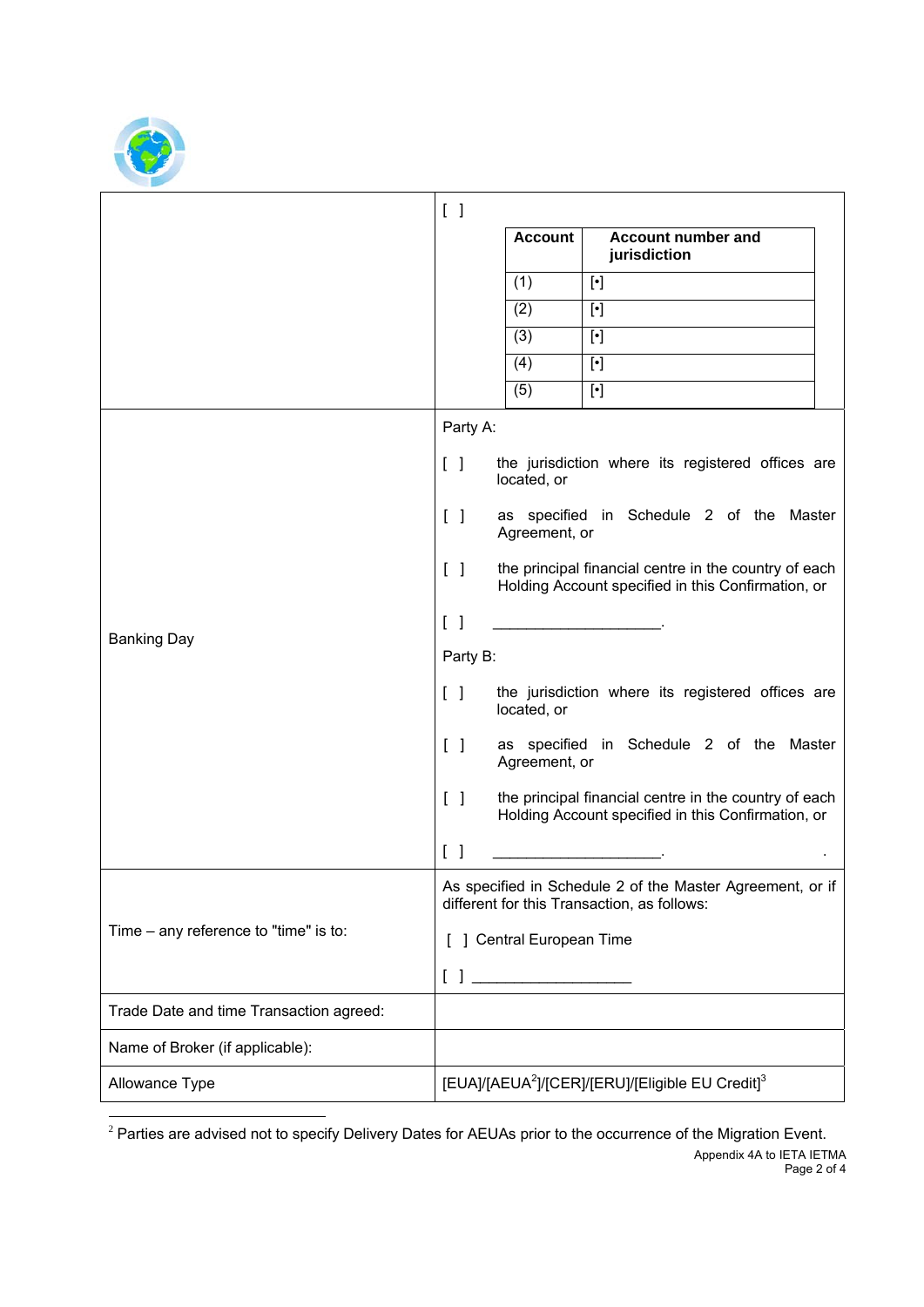

| [Eligible EU Credit] <sup>4</sup>                                                | [CER]/[ERU]                                                                                                                                                                                                                                                                                                                                                                    |
|----------------------------------------------------------------------------------|--------------------------------------------------------------------------------------------------------------------------------------------------------------------------------------------------------------------------------------------------------------------------------------------------------------------------------------------------------------------------------|
| Specified Period(s):                                                             | [Second Validity Period]/[Third Validity Period]/ [•]                                                                                                                                                                                                                                                                                                                          |
| PTA Quantity (for each Specified Period)<br>(expressed in number of Allowances): |                                                                                                                                                                                                                                                                                                                                                                                |
| Delivery Date (for each PTA Quantity):                                           |                                                                                                                                                                                                                                                                                                                                                                                |
| <b>Transaction Currency</b>                                                      | ] Euros, or<br>$1$ and $2$ and $2$ and $2$                                                                                                                                                                                                                                                                                                                                     |
| Allowance Price(s) (per Allowance)                                               | for each Specified Period:                                                                                                                                                                                                                                                                                                                                                     |
| <b>Contract Amount:</b>                                                          |                                                                                                                                                                                                                                                                                                                                                                                |
| Payment Due Date:                                                                | As defined in the Master Agreement, or if different for this<br>Transaction, as follows:                                                                                                                                                                                                                                                                                       |
| Base Rate:                                                                       | [ ] EURIBOR, or<br>$\begin{tabular}{c} \hline \quad \quad & \quad \quad & \quad \quad \\ \hline \end{tabular}$                                                                                                                                                                                                                                                                 |
| Bank details:                                                                    | Delivering Party:<br>Receiving Party:                                                                                                                                                                                                                                                                                                                                          |
| Netting of physical delivery obligations:                                        | The Account Pair(s) specified by the Parties for the<br>purposes of physical netting of deliveries under Clause 9.7<br>(Physical Netting of Deliveries) of the Master Agreement<br>are as specified in Part 2 of the Schedule 4, or if different,<br>as follows:<br>Party A is (are): __________________________; and<br>Party B is (are): __________________________________. |

-<br>3 Eligible EU Credit is applicable for Third Validity Period EU ETS Transactions only where the underlying to be

delivered is a CER or ERU.<br><sup>4</sup> Delete row where the Third Validity Period EU ETS Transaction does not relate to CERs or ERUs.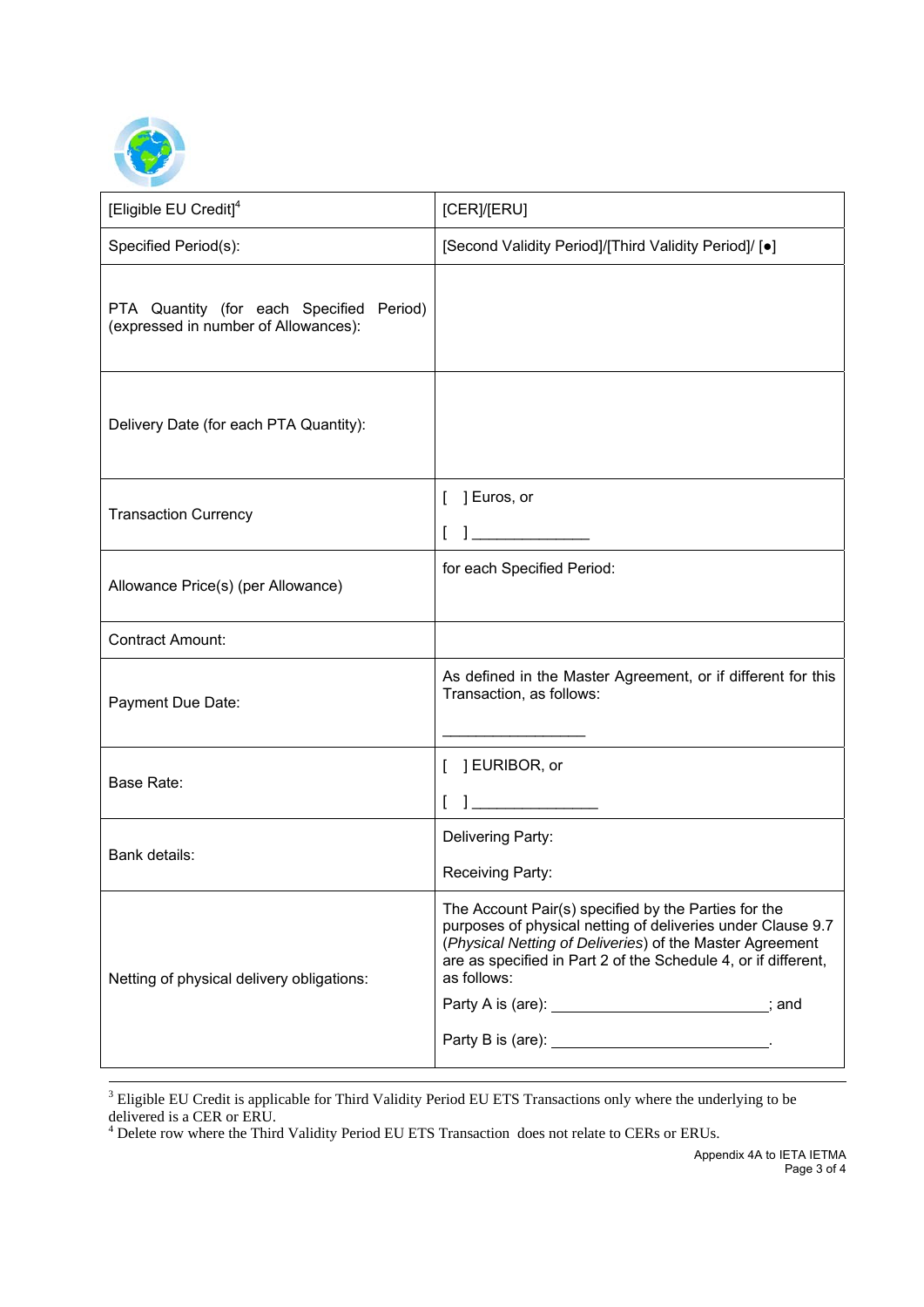

| <b>Special Conditions:</b> |  |
|----------------------------|--|
|                            |  |

### **PART B:**

Additional Terms:

- 1. **Definitions**. Capitalized terms not defined in this Confirmation have the meaning given to them in the Master Agreement.
- 2. **Counterparts**. This Confirmation may be executed and delivered in counterparts with the same effect as if both Parties had executed and delivered the same copy, and when each Party has signed and delivered a counterpart, all counterparts together constitute one agreement that evidences the Transaction under the Agreement. Delivery of a copy of this Confirmation by facsimile is good and sufficient delivery.
- 3. **Authority**. Each Party executing this Confirmation represents that the execution, delivery and performance of this Confirmation have been duly authorized by all necessary action and that the person executing this Confirmation has the authority to execute and deliver it on behalf of such Party.

If this Confirmation correctly sets out the terms of our agreement, please sign and return a copy of this Confirmation within three (3) Banking Days from receipt of this Confirmation. If you believe that this Confirmation does not correctly set out the terms of our agreement, send a response within three (3) Banking Days from receipt of this Confirmation that sets out in detail the alleged inaccuracy.

If your response contains additional or different terms from those set out in this Confirmation or this Agreement, they only become part of the Transaction if we expressly agree to them in a supplemental written confirmation.

| Dated:                               | Dated:                               |
|--------------------------------------|--------------------------------------|
| Signed:                              | Signed:                              |
| Name:                                | Name:                                |
| Title:                               | Title:                               |
| Duly authorised on behalf of Party A | Duly authorised on behalf of Party B |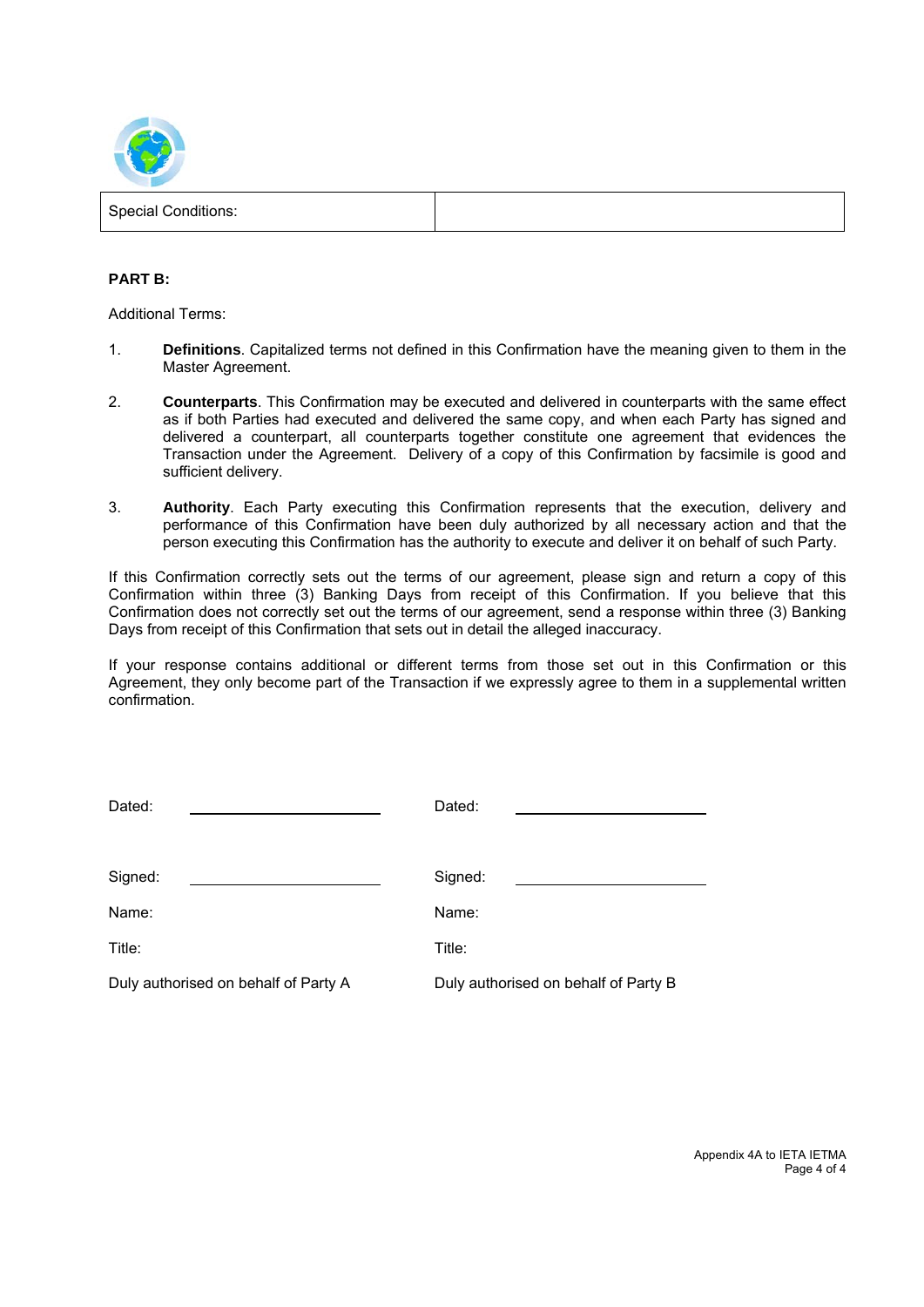

## **APPENDIX 4B: FORM OF CONFIRMATION FOR EU ETS OPTION TRANSACTIONS**

This Confirmation evidences the terms of the binding agreement between the Delivering Party and the Receiving Party named below regarding the transaction described in this Confirmation. This Confirmation is subject to and supplements the International Emissions Trading Master Agreement entered into between the Delivering Party and the Receiving Party dated [●], as amended by its Schedule 4 (*EU ETS System Schedule*). For the purposes of this Agreement, this transaction shall be treated as a Transaction, an Option Transaction and an EU ETS Transaction.

| <b>PART A:</b>                                                             |                                                                                                                                             |
|----------------------------------------------------------------------------|---------------------------------------------------------------------------------------------------------------------------------------------|
| Seller and contact person:                                                 | [Party A]/[Party B]                                                                                                                         |
| Buyer and contact person:                                                  | [Party B]/[Party A]                                                                                                                         |
| Trade Date and time Transaction Agreed:                                    |                                                                                                                                             |
| Option Style:                                                              | [American / Bermudan / European]                                                                                                            |
| Option Type:                                                               | [Put / Call]                                                                                                                                |
| Expiration Date(s):                                                        |                                                                                                                                             |
| <b>Expiration Time:</b>                                                    | [XX:XX in 24-hour format], [location] time] / [In accordance<br>with Schedule 1 of the Agreement as set out in the<br><b>Options Annex]</b> |
| [Potential Exercise Dates (Bermudan options<br>only $)$ : $]$ <sup>5</sup> |                                                                                                                                             |
| <b>Automatic Exercise:</b>                                                 | Will not apply unless otherwise specified here:                                                                                             |
| Premium:                                                                   |                                                                                                                                             |
| Premium Payment Date:                                                      |                                                                                                                                             |
| <b>Reference Price:</b>                                                    |                                                                                                                                             |
| <b>Strike Price:</b>                                                       |                                                                                                                                             |

5 Delete if not Bermudan Option

**IETA – Making markets work for the environment**

24, Rue Merle d'Aubigné Geneva, 1207, Switzerland Tel: +41 (22) 737 0500

4th Floor, office n. 412 Rond-Point Schuman 11 Brussels, 1040, Belgium Tel: +32 (2) 256 7535 Reg. 0889.072.702

1850 M Street, NW, Suite 600 Washington, DC 20036 USA Tel: +1 (202) 629 5980

350 Sparks Street, Suite 809 Ottawa, Ontario Canada, K1R 7S8 Tel: +1 (613) 594 3912

> Appendix 4B to IETA IETMA Page 1 of 5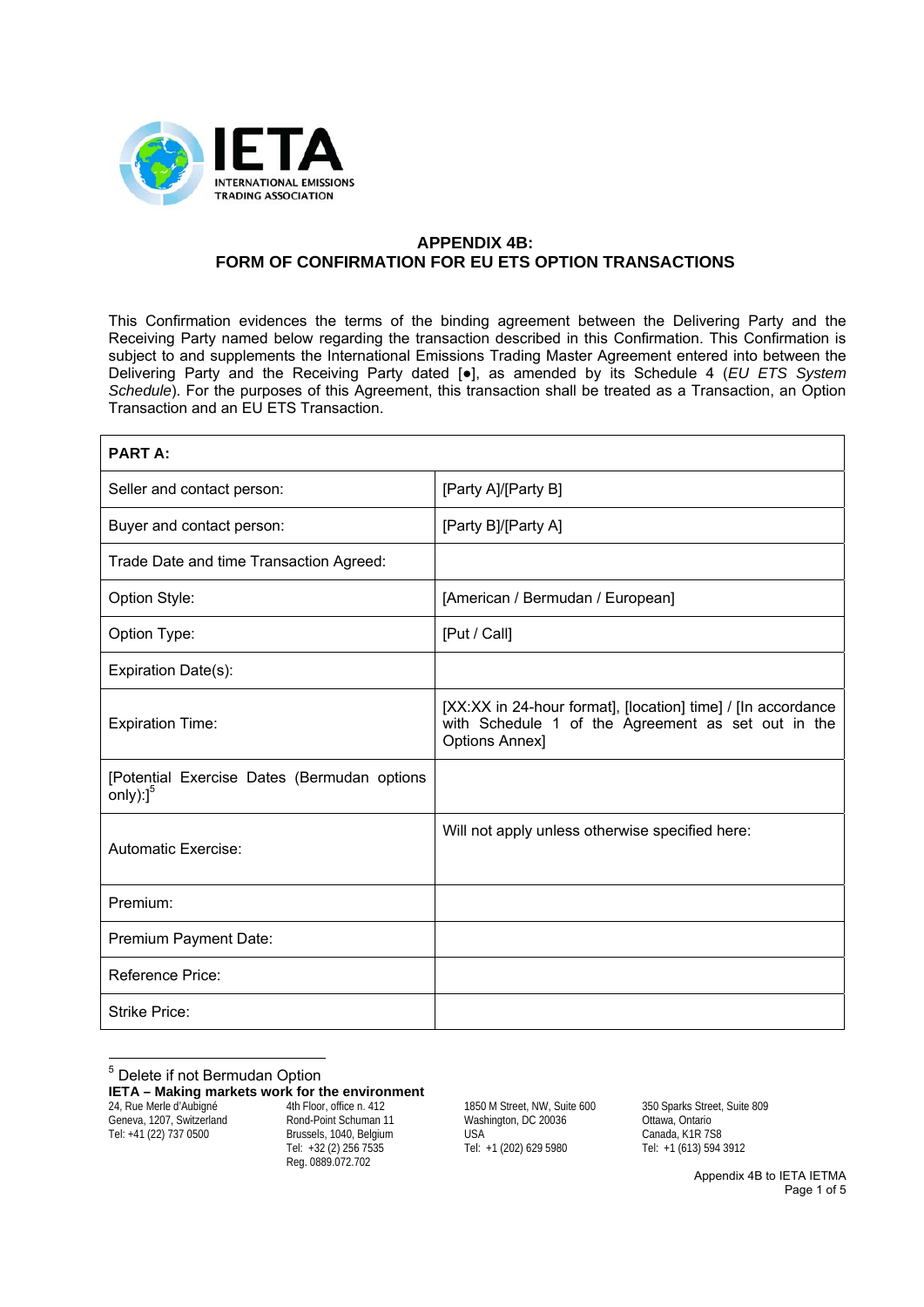

 $\mathbf{r}$ 

| <b>PART B:</b>               |                                                                                                       |                                                                    |                                                                                                             |  |
|------------------------------|-------------------------------------------------------------------------------------------------------|--------------------------------------------------------------------|-------------------------------------------------------------------------------------------------------------|--|
|                              | Party A's Holding Account(s) as listed at Part 2 of<br>$\begin{bmatrix} \end{bmatrix}$<br>Schedule 4: |                                                                    |                                                                                                             |  |
| Buyer's Holding Account(s):  | $\mathbf{1}$<br>Schedule 4:                                                                           |                                                                    | Party B's Holding Account(s) as listed at Part 2 of                                                         |  |
|                              | $\begin{bmatrix} \end{bmatrix}$                                                                       |                                                                    |                                                                                                             |  |
|                              |                                                                                                       | <b>Account</b>                                                     | Account number and<br>jurisdiction                                                                          |  |
|                              |                                                                                                       | (1)                                                                |                                                                                                             |  |
|                              |                                                                                                       | (2)                                                                |                                                                                                             |  |
|                              |                                                                                                       | (3)                                                                |                                                                                                             |  |
|                              |                                                                                                       | (4)                                                                | $[\cdot]$                                                                                                   |  |
|                              |                                                                                                       | (5)                                                                |                                                                                                             |  |
| Seller's Holding Account(s): | ΓI                                                                                                    | Party A's Holding Account(s) as listed at Part 2 of<br>Schedule 4: |                                                                                                             |  |
|                              | Schedule 4:                                                                                           |                                                                    | Party B's Holding Account(s) as listed at Part 2 of                                                         |  |
|                              | $\begin{bmatrix} \end{bmatrix}$                                                                       |                                                                    |                                                                                                             |  |
|                              |                                                                                                       |                                                                    |                                                                                                             |  |
|                              |                                                                                                       | <b>Account</b>                                                     | <b>Account number and</b><br>jurisdiction                                                                   |  |
|                              |                                                                                                       | (1)                                                                | $[\cdot]$                                                                                                   |  |
|                              |                                                                                                       | (2)                                                                |                                                                                                             |  |
|                              |                                                                                                       | (3)                                                                |                                                                                                             |  |
|                              |                                                                                                       | (4)                                                                | $[\cdot]$                                                                                                   |  |
|                              |                                                                                                       | (5)                                                                | $[\cdot]$                                                                                                   |  |
|                              | Party A:                                                                                              |                                                                    |                                                                                                             |  |
|                              | $\begin{bmatrix} 1 \end{bmatrix}$                                                                     | located, or                                                        | the jurisdiction where its registered offices are                                                           |  |
| <b>Banking Day</b>           | $\begin{bmatrix} \end{bmatrix}$                                                                       | Agreement, or                                                      | as specified in Schedule 2 of the Master                                                                    |  |
|                              | $\begin{bmatrix} \end{bmatrix}$                                                                       |                                                                    | the principal financial centre in the country of each<br>Holding Account specified in this Confirmation, or |  |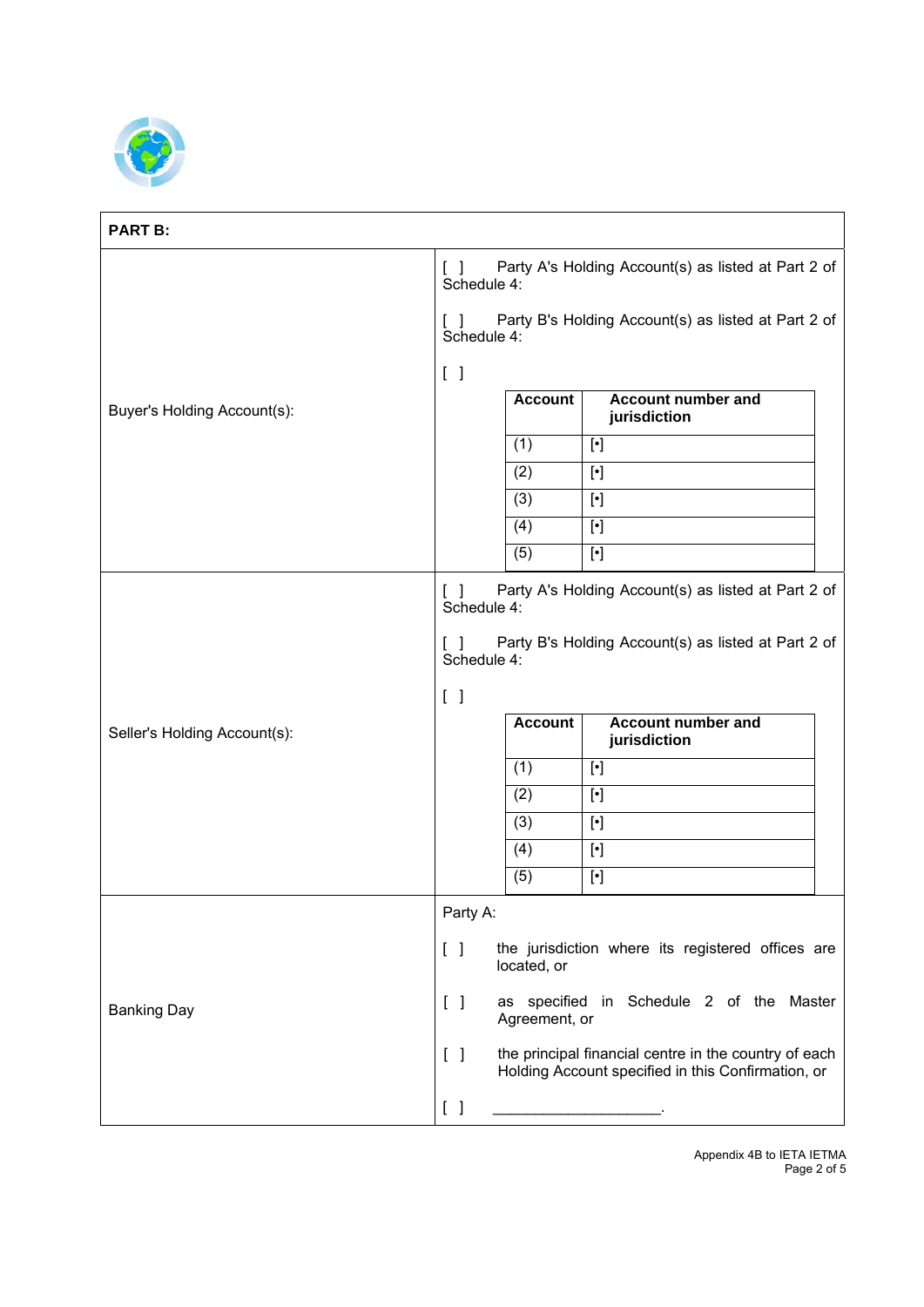

|                                                                                  | Party B:                                                                                                                                         |  |
|----------------------------------------------------------------------------------|--------------------------------------------------------------------------------------------------------------------------------------------------|--|
|                                                                                  | the jurisdiction where its registered offices are<br>$\begin{bmatrix} \end{bmatrix}$<br>located, or                                              |  |
|                                                                                  | as specified in Schedule 2 of the Master<br>$\begin{bmatrix} \end{bmatrix}$<br>Agreement, or                                                     |  |
|                                                                                  | the principal financial centre in the country of each<br>$\begin{bmatrix} 1 \end{bmatrix}$<br>Holding Account specified in this Confirmation, or |  |
|                                                                                  | $\begin{bmatrix} 1 \end{bmatrix}$                                                                                                                |  |
|                                                                                  | As specified in Schedule 2 of the Master Agreement, or if<br>different for this Transaction, as follows:                                         |  |
| Time – any reference to "time" is to:                                            | [ ] Central European Time                                                                                                                        |  |
|                                                                                  |                                                                                                                                                  |  |
| Trade Date and time Transaction agreed:                                          |                                                                                                                                                  |  |
| Name of Broker (if applicable):                                                  |                                                                                                                                                  |  |
| Allowance Type                                                                   | [EUA]/[AEUA <sup>6</sup> ]/[CER]/[ERU]/[Eligible EU Credit] <sup>7</sup>                                                                         |  |
| [Eligible EU Credit] <sup>8</sup>                                                | [CER]/[ERU]                                                                                                                                      |  |
| Specified Period(s):                                                             | [Second Validity Period]/[Third Validity Period]/ [.]                                                                                            |  |
| PTA Quantity (for each Specified Period)<br>(expressed in number of Allowances): |                                                                                                                                                  |  |
| Delivery Date (for each PTA Quantity):                                           |                                                                                                                                                  |  |
| <b>Transaction Currency</b>                                                      | ] Euros, or<br>$\mathbf{I}$                                                                                                                      |  |
| Allowance Price(s) (per Allowance)                                               | for each Specified Period:                                                                                                                       |  |

<sup>-</sup><sup>6</sup> Parties are advised not to specify Delivery Dates for AEUAs prior to the occurrence of the Migration Event.<br><sup>7</sup> Eligible EU Credit is applicable for Third Validity Period EU ETS Transactions only where the underlying

delivered is a CER or ERU.<br><sup>8</sup> Delete row where the Third Validity Period EU ETS Transaction does not relate to CERs or ERUs.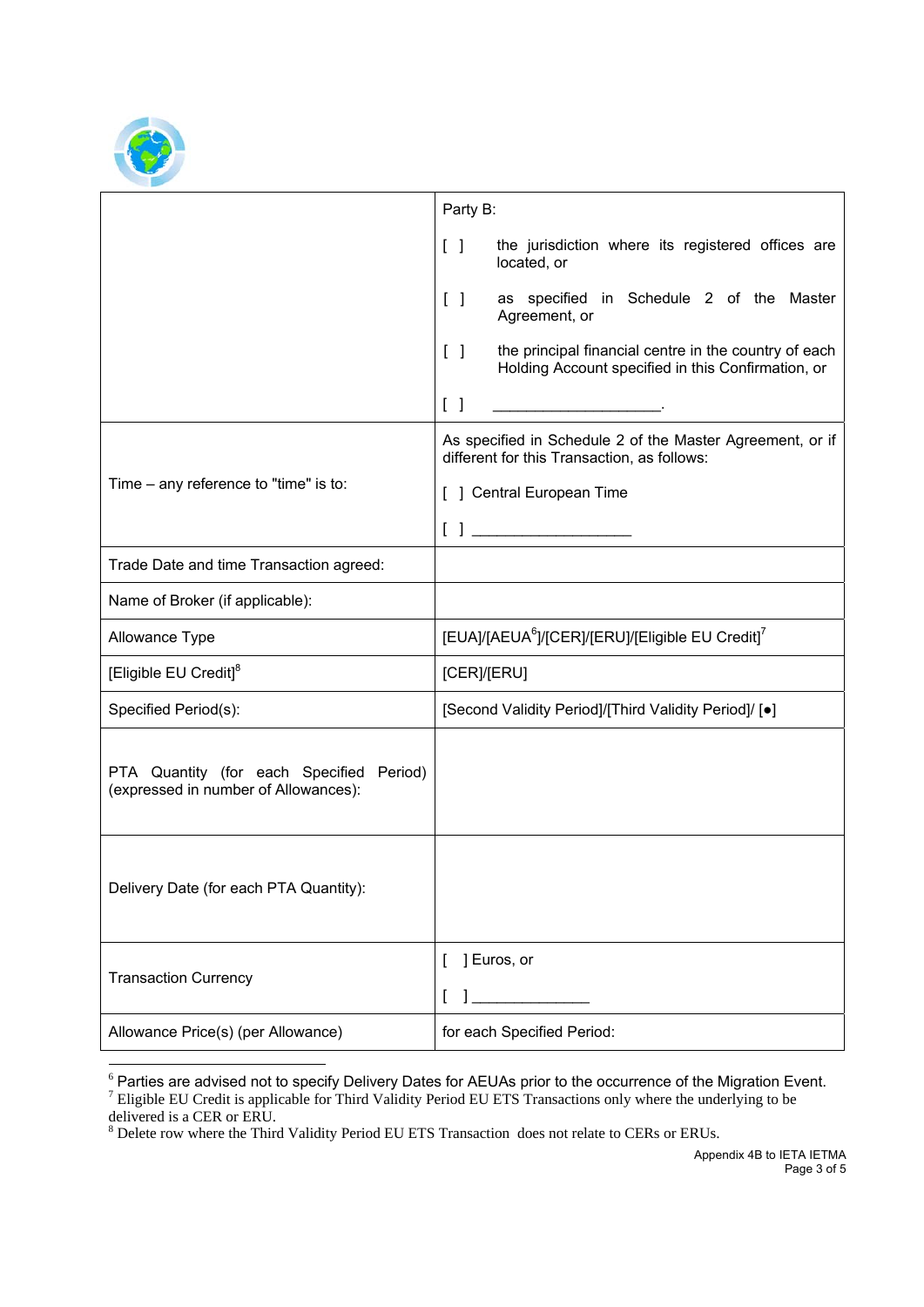

| <b>Contract Amount:</b>                   |                                                                                                                                                                                                                                                                                                                    |
|-------------------------------------------|--------------------------------------------------------------------------------------------------------------------------------------------------------------------------------------------------------------------------------------------------------------------------------------------------------------------|
| Payment Due Date:                         | As defined in the Master Agreement, or if different for this<br>Transaction, as follows:                                                                                                                                                                                                                           |
| Base Rate:                                | [ ] EURIBOR, or                                                                                                                                                                                                                                                                                                    |
|                                           |                                                                                                                                                                                                                                                                                                                    |
| Bank details:                             | Buyer:                                                                                                                                                                                                                                                                                                             |
|                                           | Seller:                                                                                                                                                                                                                                                                                                            |
| Netting of physical delivery obligations: | The Account Pair(s) specified by the Parties for the<br>purposes of physical netting of deliveries under Clause 9.7<br>(Physical Netting of Deliveries) of the Master Agreement<br>are as specified in Part 2 of Schedule 4, or if different, as<br>follows:<br>Party A is (are): ___________________________; and |
|                                           | Party B is (are): ________________________________.                                                                                                                                                                                                                                                                |
| <b>Special Conditions:</b>                |                                                                                                                                                                                                                                                                                                                    |

# **PART C:**

Additional Terms:

- 1. **Definitions**. Capitalized terms not defined in this Confirmation have the meaning given to them in the Master Agreement and the EU ETS System Schedule.
- 2. **Counterparts**. This Confirmation may be executed and delivered in counterparts with the same effect as if both Parties had executed and delivered the same copy, and when each Party has signed and delivered a counterpart, all counterparts together constitute one agreement that evidences the Transaction under the Agreement. Delivery of a copy of this Confirmation by facsimile is good and sufficient delivery.
- 3. **Authority**. Each Party executing this Confirmation represents that the execution, delivery and performance of this Confirmation have been duly authorized by all necessary action and that the person executing this Confirmation has the authority to execute and deliver it on behalf of such Party.

If this Confirmation correctly sets out the terms of our agreement, please sign and return a copy of this Confirmation within three (3) Banking Days from receipt of this Confirmation. If you believe that this Confirmation does not correctly set out the terms of our agreement, send a response within three (3) Banking Days from receipt of this Confirmation that sets out in detail the alleged inaccuracy.